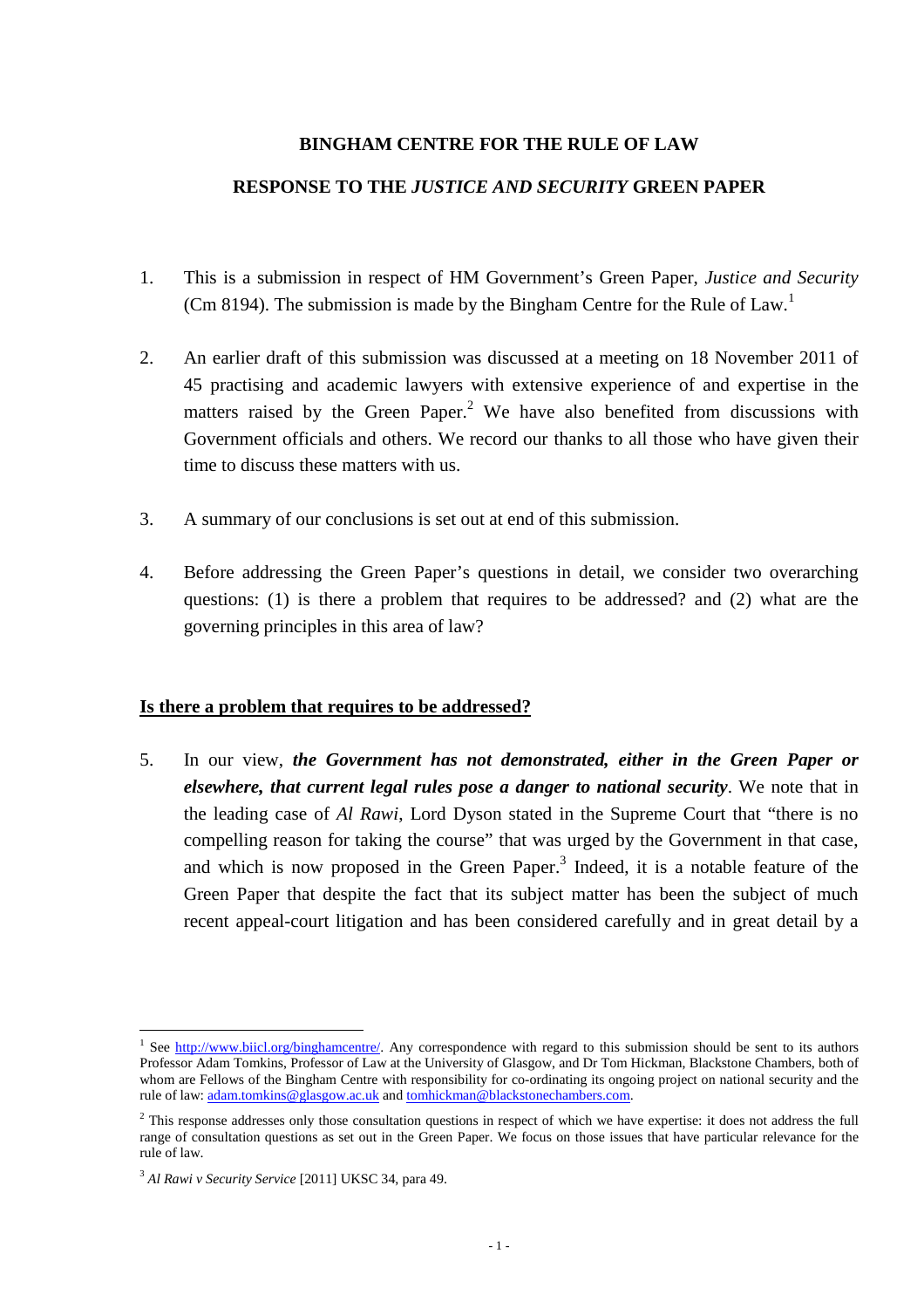number of our leading judges, $<sup>4</sup>$  much of the learning contained in these cases is brushed</sup> aside and ignored.

- 6. It is said to be the relentless growth of judicial review that has created the problem (paras 1.15 and 1.17). We question this. The extensive judicial engagement with national security matters principally reflects the array of executive powers introduced since 2001 and the fact that in exercising those powers the Government chooses to rely on intelligence material generated by the Security and Secret Intelligence Services.<sup>5</sup> Moreover, the degree to which the Security and Secret Intelligence Services have been "mixed-up" in the unlawful detention and torture of individuals held by foreign intelligence services reflects policy and operational decisions made by those agencies and the Government. The courts' concerns about such conduct reflected in the *Binyam Mohamed* case and the *Al Rawi* litigation reflects no changed approach on the part of the courts, but apparently changed operational practices on the part of the Intelligence Services. An important aspect of these changed practices is the degree to which information is now shared between intelligence services of different states and the closer working relationships between them.<sup>6</sup>
- 7. Insofar as the courts have been prepared to give greater scrutiny to national security and international relations issues in recent years than previously, they have also continued to show considerable deference to the Government, as reflected and emphasised, for example, by Lord Hoffmann in *Rehman*,<sup>7</sup> by Lord Bingham in *Corner House*<sup>8</sup> and by Lord Neuberger MR in *Binyam Mohamed*.<sup>9</sup> On matters of principle, the European Court of Human Rights and the Court of Justice for the EU have tended to lead and the British courts to follow.<sup>10</sup>

<sup>4</sup> Among the leading cases are the following: *R (BM) v Secretary of State for Foreign and Commonwealth Affairs* [2010] EWCA Civ 65, *Al Rawi v Security Service* [2010] EWCA Civ 482, *Al Rawi v Security Service* [2011] UKSC 34 and *Home Office v Tariq* [2011] UKSC 35.

<sup>5</sup> See the Anti-terrorism, Crime and Security Act 2001, Part 4, repealed after the decision of the House of Lords in *A v Secretary of State for the Home Department* [2004] UKHL 56, [2005] 2 AC 68 (the "*Belmarsh*" case). This was followed by control orders: Prevention of Terrorism Act 2005, and asset-freezing measures: see *Ahmed v HM Treasury* [2010] UKSC 2.

<sup>&</sup>lt;sup>6</sup> We note, for example, that UN Security Council Resolution 1373 (2001) "Calls upon all States to (a) Find ways of intensifying and accelerating the exchange of operational information … [and] (b) Exchange information *in accordance with international and domestic law* …" (emphasis added).

<sup>7</sup> *Secretary of State for the Home Department v Rehman* [2001] UKHL 47, [2003] 1 AC 153.

<sup>8</sup> *R (Corner House Research) v Director of the Serious Fraud Office* [2008] UKHL 9, [2009] 1 AC 564.

 $<sup>9</sup>$  Above, n 4.</sup>

<sup>10</sup> Compare, for example, the verdicts of the House of Lords and of the European Court of Human Rights in each of the *Gillan*, *Al Skeini* and *Al Jedda* cases: see, respectively *R (Gillan) v MPC* [2006] 2 AC 307, *Gillan v UK* (2010) 50 EHRR 45, *R (Al Skeini) v SSD* [2008] 1 AC 153, *Al Skeini v UK* (2011) 53 EHRR 18, *R (Al Jedda) v SSD* [2008] 1 AC 332, *Al Jedda v UK* (2011) 53 EHRR 23.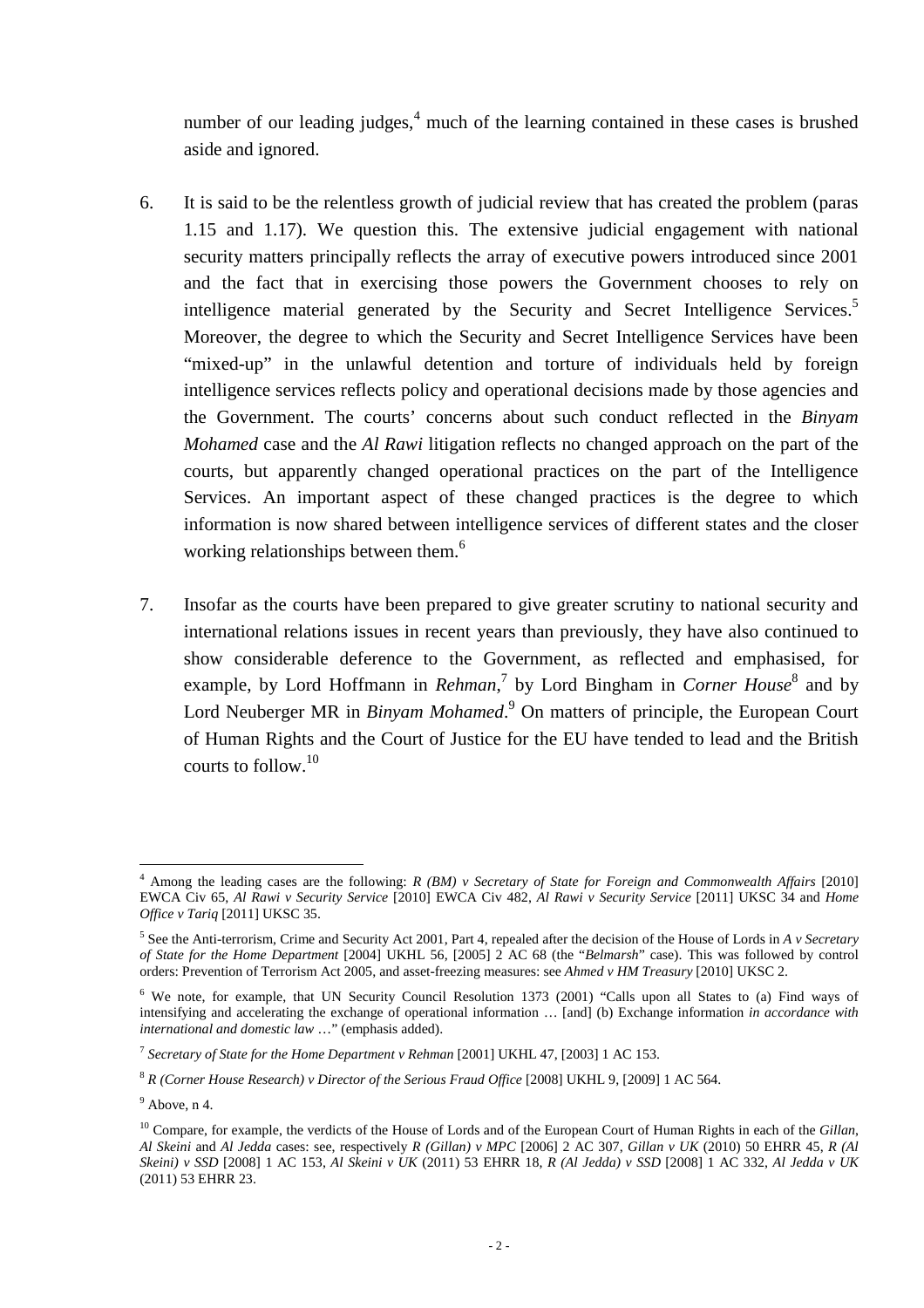- 8. *We are not aware of any case in which operationally sensitive security information has been disclosed by a UK court against the opinion of a Government Minister*. That is to say, from the point of view of protecting sensitive material, our long-established rules and practices of public interest immunity ("PII") work well.
- 9. Against this background, the Government's concern about the judicialisation of intelligence appears to boil down to a fear that, with material emanating from foreign intelligence services being relevant in a number of legal cases, there is a risk that wrongdoing on the part of foreign agencies may have to be disclosed and, although such material would have no operational sensitivity, this may nonetheless damage international relations, with the result that channels of communication with foreign intelligence services may constrict.<sup>11</sup> We are concerned about whether this really justifies a change in the law, given that it would lead to evidence of serious wrongdoing in the hands of the British Government, in which they may well be mixed-up, being covered-up in order to maintain intelligence-sharing. The UN Security Council Resolutions requiring intelligence-sharing should not be understood as trumping the accountability of intelligence agencies. $^{12}$
- 10. Furthermore, the Government clearly states in the Green Paper that any damage to international relations that may result from risks of disclosure through civil proceedings, such as in the *Binyam Mohamed* case, would *not* jeopardise the provision of direct lifesaving information by foreign intelligence partners.<sup>13</sup> The Government states that it wishes to *maximise* the amount of information it obtains from foreign partners ("[t]he fullest possible exchange") because if it does not have every available item of information that intelligence partners would be willing to provide, there would be a "risk" (and it is put no higher than that) that it might miss some piece of information which in itself seems innocuous but which forms a crucial part of a jigsaw with other material which when added together "allow a threat to be contained, or a terrorist brought to justice". We are not satisfied that the undoubted and understandable desire of the intelligence community to have access to every item of information that foreign partners are willing to provide justifies blanket secrecy, such as would be introduced by introduction of CMP (especially without the *Wiley* balance<sup>14</sup>) and the abolition of *Norwich Pharmacal* relief, particularly

 $\overline{a}$  $11$  The Green Paper states that "The Government has received clear signals that if we are unable to safeguard material shared by foreign partners, then we can expect the depth and breadth of sensitive material shared with us to reduce significantly. There is no suggestion that key 'threat to life' information would not be shared, but there is already evidence that the flow of sensitive material has been affected" (para 1.22).

<sup>&</sup>lt;sup>12</sup> See above, n 6. See further, Report of the Eminent Jurists Panel on Terrorism, Counter-terrorism and Human Rights, *Assessing Damage, Urging Action* (Geneva, 2009), Ch 4.

<sup>&</sup>lt;sup>13</sup> "There is no suggestion that key 'threat to life' information would not be shared" (para 1.22).

<sup>&</sup>lt;sup>14</sup> A reference to *R v Chief Constable of West Midlands Police, ex parte Wiley* [1995] 1 AC 274. See further below.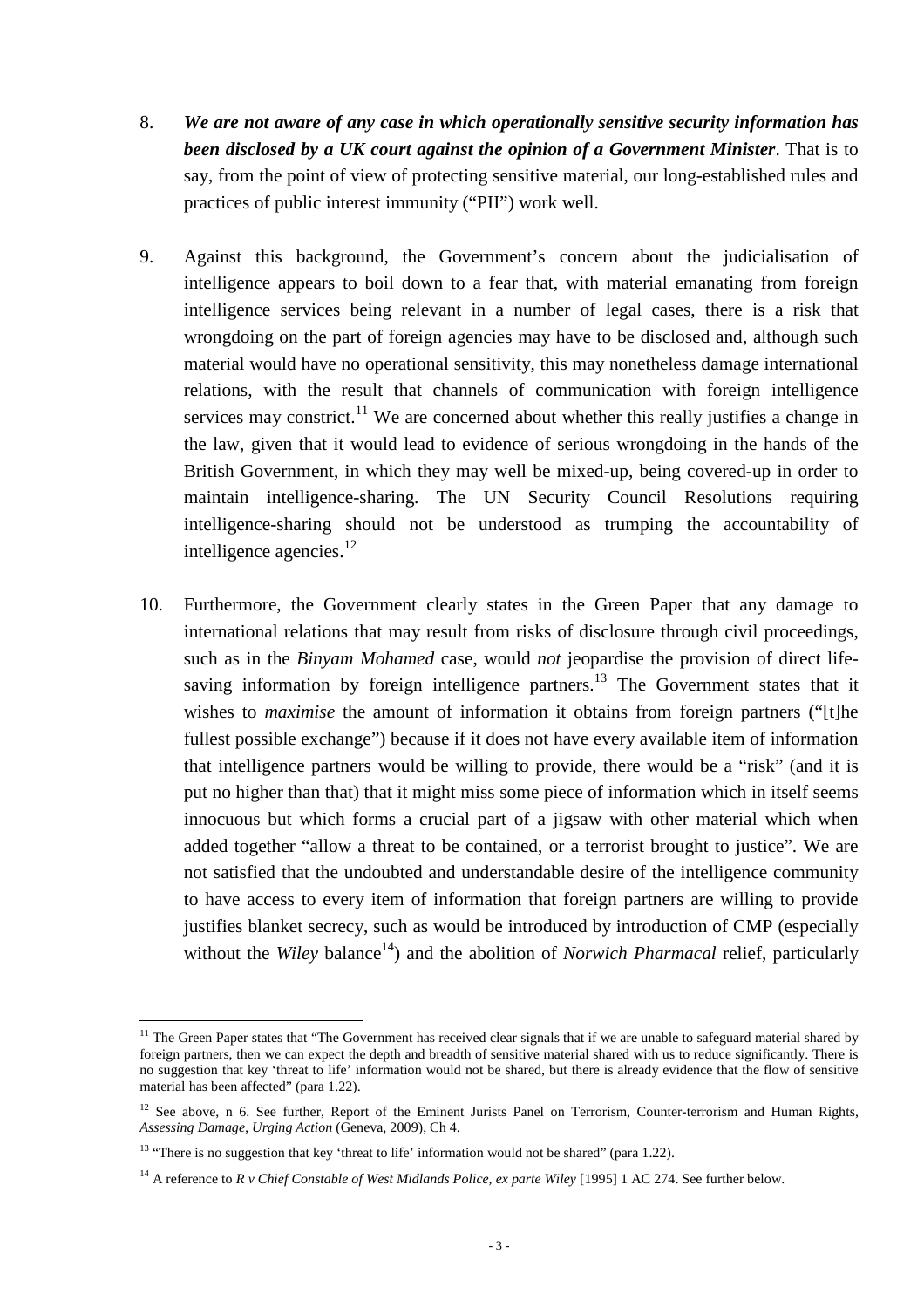where there appears to be only a very remote possibility of it having any effect on saving lives or property.

### **What principles should govern this area of the law?**

- 11. We welcome the Government's insistence that questions of justice and security must be posed in the light of various governing principles (such that "rights to justice and fairness must be protected", *Executive Summary*, para 10; and that "even in sensitive matters of national security, the Government is committed to transparency", *ibid*). Indeed, we agree with all of the "key principles" listed at para 10 of the *Executive Summary*, and also with the comments at para 1.6 of the Green Paper.
- 12. However, we are disappointed that the Green Paper's starting point is the opposite of what the Government wrote about itself in *The Coalition: Our Programme for Government* (2010). In the Foreword to *Our Programme for Government*, the Prime Minister and the Deputy Prime Minister wrote that "centralisation and top-down control have proved a failure" and that "it is our ambition to distribute power and opportunity to people rather than hoarding authority within government". The Green Paper's *Executive Summary* opens instead with the notion that the "first duty of government is to safeguard our national security" and that, in delivering this duty, sensitive information must be protected. *We agree that national security must be protected (by all branches of the State, and not only by the Government) but its protection must be secured in the light of the fundamental principles of freedom and fairness, and not at their expense*. As we shall demonstrate throughout this submission, it is a highly undesirable feature of numerous of the proposals contained in the Green Paper that authority will be hoarded within government.
- 13. Further, the distinction between security and secrecy needs always to be borne in mind. Security is the goal: secrecy is a means which will sometimes – but only sometimes – be required in order to achieve that goal. The Government is right in its "key principles" to put transparency first. Transparency is the norm and secrecy the exception. The norm should be broadly construed and generously applied; the exception narrowly. Of course, secrecy will sometimes be required in order to serve the interests of national security. But it should be tolerated only when it is shown to be required. The test should be one of necessity, not expedience.<sup>15</sup>

 $\overline{a}$ <sup>15</sup> The over-inclusive meaning accorded to "sensitive material" in the glossary to the Green Paper should be amended accordingly.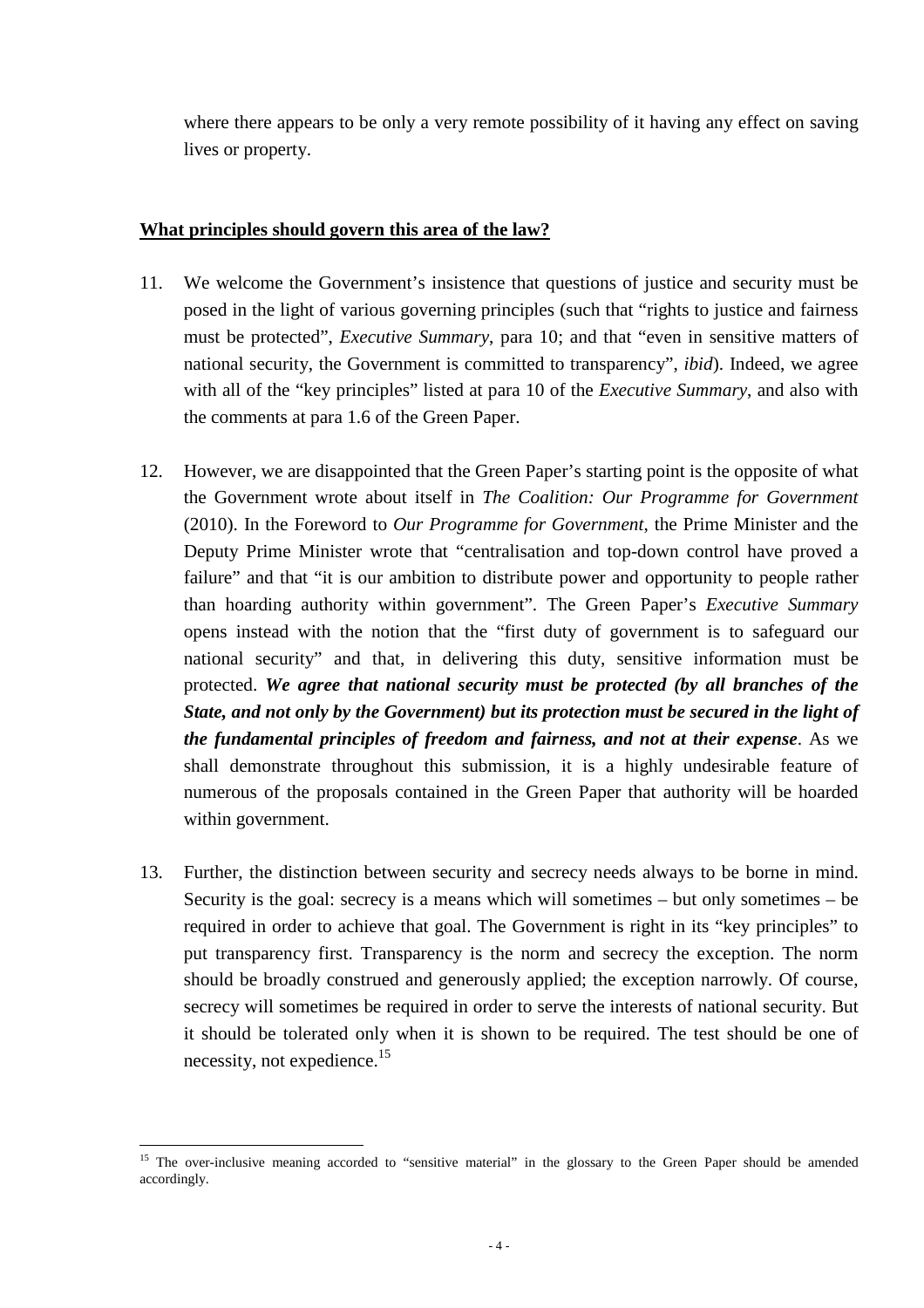- 14. As we explain in detail below, the proposals contained in the Green Paper will have the effect of significantly increasing secrecy and decreasing openness in our civil justice system. Applying the test set out in the previous paragraph, the proposals should therefore be put into practice only if it has been demonstrated that they are necessary.
- 15. The Green Paper also gives insufficient attention to two crucial matters that ought to govern law and policy-making in this area:<sup>16</sup>
	- 15.1. First, the fact that national security is not the only context in which secrecy may be legally required: (i) Commercial secrets may be protected at law; (ii) sensitive information also has to be addressed by the civil justice system in family law, in which there are often immediate life-threatening concerns; (iii) sensitive material not giving rise to national security considerations arises in police cases. A basic question, not addressed in the Green Paper, is why procedures already available in these contexts are insufficient in the context of national security. *Cf* para 1.55, which summarily dismisses without careful reasoning alternatives such as confidentiality rings. Even within the context of national security the Green Paper's analysis is weak – a striking omission is any consideration of the various creative ways in which issues of national security are dealt with in criminal trials (whether of terrorist or espionage offences) without the need to resort to anything resembling a closed material procedure.
	- 15.2. Second, the need to comply with EU and international law obligations.<sup>17</sup> Questions about the fairness of civil procedures are now governed by Article 6 ECHR and EU law, in particular Article 47 of the EU Charter of Rights, where EU law is engaged. EU law frequently will be engaged, and increasingly so, given the number of executive measures that are either taken under the auspices of EU law or which interfere with EU rights. For example in *Kadi No 2*, the CJEU has held that the provision of "unsubstantiated, vague and unparticularised allegations" to a person without supporting evidence, does not comply with basic fairness under EU law.<sup>18</sup> Furthermore there is no consideration given in the Green Paper to the fact that in the cases which have been brought against the Security and Secret Intelligence Services, very serious allegations of complicity in torture and enforced disappearances have been raised, constituting grave violations of international law.

<sup>&</sup>lt;sup>16</sup> An additional criticism is that reference to comparative material in the Green Paper is scant.

<sup>&</sup>lt;sup>17</sup> The absence of EU law from the Green Paper is a striking omission. The Court of Justice of the EU has shown in a series of cases that it takes questions extremely seriously questions of justice and security. See, *e.g.*, Joined Cases C-402 and C-415/05 P *Kadi and Al Barakaat v Council* [2008] ECR I-6351; Case T-85/09 *Kadi v Commission* [2010] ECR II-0000 (Kadi No 2); and Case C-550/09 *E and F* [2010] ECR I-0000. See also Case T-228/02 *OMPI v Council* [2006] ECR II-4665; Case T-256/07 *PMOI No 1* [2008] ECR II-3019 and Case T-284/08 *PMOI No 2* [2008] ECR II-3487.

 $18$  At para 157.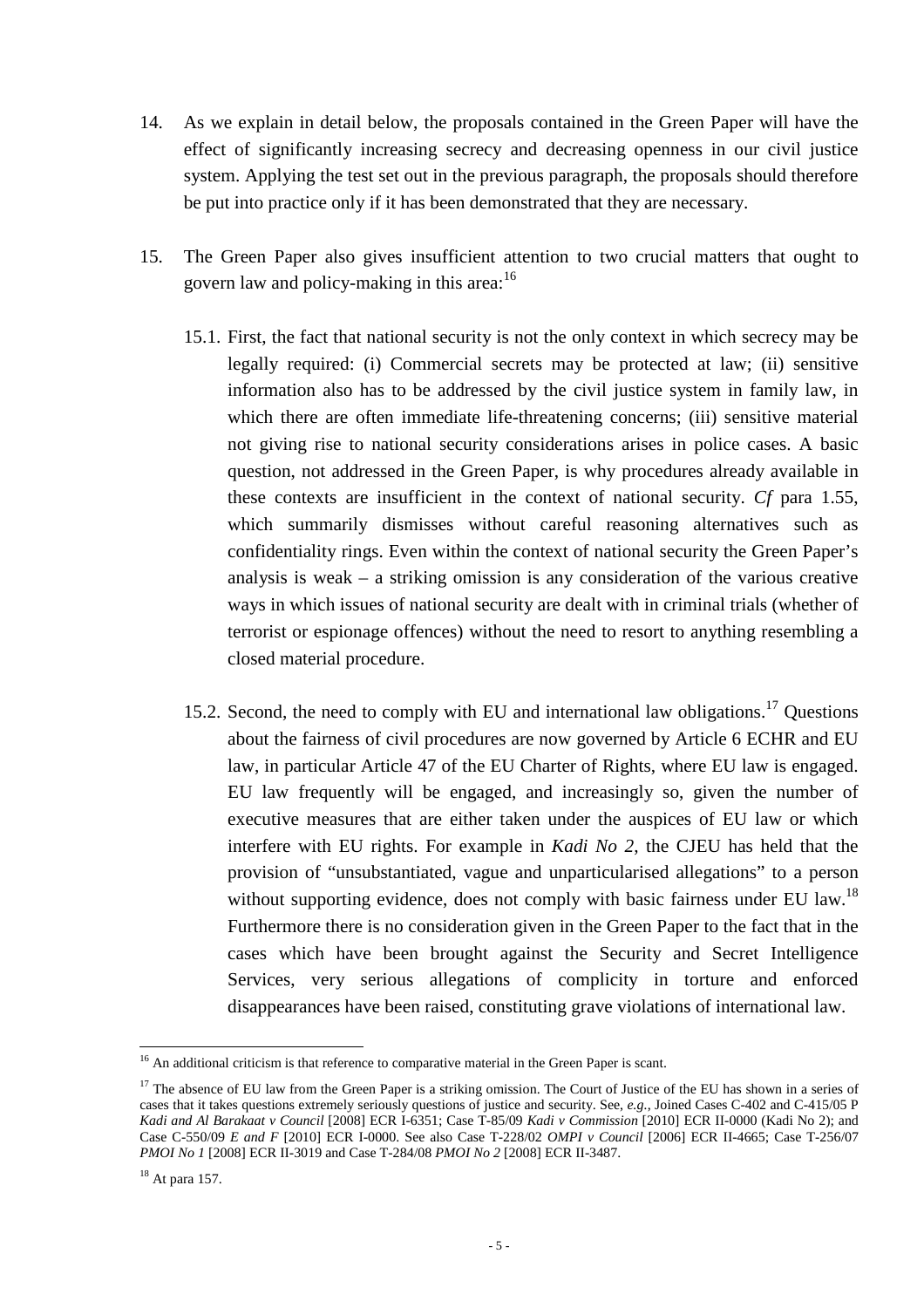#### **Closed material procedure (CMP) in civil proceedings**

- 16. The use of CMP in civil proceedings is the centrepiece of the Green Paper and would constitute a fundamental and potentially wide-ranging change to the civil justice system.<sup>19</sup> As Lord Dyson noted in *Al Rawi*, *the two key principles of law here are those of open justice and natural justice. CMP departs from both principles* (whereas, as his Lordship noted, the long-established rules of public interest immunity ("PII") depart from neither principle).<sup>20</sup> The proposals as to CMP have the potential more or less entirely to replace our law of PII, at least in national security cases and, in all probability, much more broadly. Yet nowhere in the Green Paper is the Government explicit about the sweeping scale and scope of this change. The extent to which it is contemplated that fundamental principle be departed from is nowhere made clear.
- 17. The main argument for using CMP provided in the Green Paper is that "a judgment based on the full facts is more likely to secure justice than a judgment based only on a proportion of relevant material" (para 2.3). There is some judicial support for this: in *Tariq*<sup>21</sup> Lord Mance stated: "The rule of law must, so far as possible, stand for the objective resolution of civil disputes on their merits by a tribunal or court which has before it material enabling it to do this" (para 40). But with this must be contrasted the following – powerful – observations of Lord Kerr in *Al Rawi*: "The central fallacy of the argument … lies in the unspoken assumption that, because the judge sees everything, he is bound to be in a better position to reach a fair result. That assumption is misplaced. To be truly valuable, evidence must be capable of withstanding challenge. I go further. Evidence which has been insulated from challenge may positively mislead" (para 93). It is important to appreciate that this is neither a fanciful nor a hypothetical fear: it happened, for example, in the case of Harry Roberts.<sup>22</sup> Even after intelligence has been assessed within, for example, the Security Service, there may well be cases where a private party is far better placed to assess an aspect of its credibility, and there will clearly be cases where a trial judge will need to have an issue of credibility explored by counsel capable of taking instructions on the matter.

<sup>&</sup>lt;sup>19</sup> The Green Paper does identify various other changes that could be made: (1) Greater 'active case management' powers; (2) Creation of a new specialist court for national security cases; (3) Wider remit for the Investigatory Powers Tribunal; (4) Putting PII on a statutory footing. Of these, only (2) and (3) could be regarded as possible alternatives for CMP. See further below.

<sup>20</sup> *Al Rawi v Security Service* [2011] UKSC 34, para 14.

<sup>21</sup> *Home Office v Tariq* [2011] UKSC 35.

<sup>22</sup> Following the decision of the House of Lords in *R (Roberts) v Parole Board* [2005] 2 AC 738 a CMP was used in determining that Mr Roberts should not be released on parole, as he was assessed to be a risk to the safety of the public. The evidence that had been considered in the CMP subsequently came to light (it was evidence supplied by an 'informer' of Mr Roberts' alleged conduct on a work placement). This evidence, when tested in open legal proceedings, was shown to be unreliable.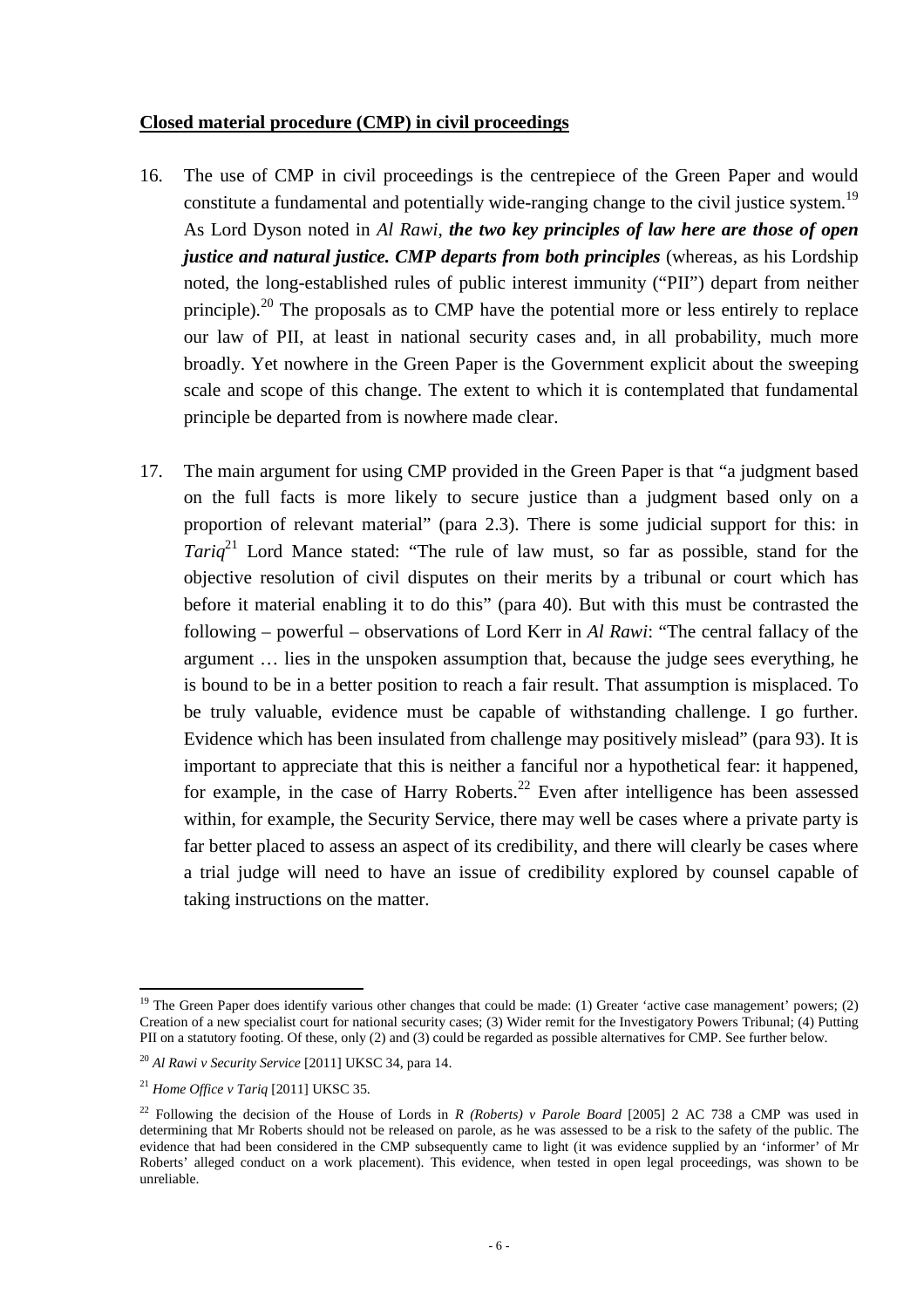- 18. It is important to emphasise that it is apparently not contended (or at least not explicitly contended) by the Government that CMP should be adopted in civil proceedings because of any risk of unjustified disclosure of sensitive material. It is, on the contrary, precisely because such material would *not* be disclosed that the Government seeks to introduce CMP to allow the material to be put before the court, in particular to enable the Government to put its full case to the court. We return to this point below.
- 19. There are objections to use of a CMP which must be taken very seriously indeed, none of which is squarely faced in the Green Paper:
	- CMP represents a major departure from fundamental common law rights of equality of arms and appearance of fairness, since one party is able to advance their case in secret.
	- CMP represents a very significant inroad into principles of open justice (although *in camera* hearings in national security cases—common in criminal cases—also represent a departure from this principle). $^{23}$
	- CMP gives rise to a danger that the Government's case is not adequately challenged thus producing wrong outcomes (see the remarks, cited above, of Lord Kerr in *Al Rawi*).
	- If CMP is used and the *Wiley* balance for testing whether documents should be subject to closed proceedings is not to be undertaken as part of that process, the blanket of secrecy would be drawn far more widely than it currently is, with much less material being disclosed to the non-government party than is now the case. If, on the other hand, CMP is adopted and the *Wiley* balance for testing disclosure is retained (a matter considered below), there would still be a considerable watering-down of the *Wiley* balance because there would no longer be a powerful incentive for the Government and the court to find that the material should be disclosed (as it would no longer be the consequence of such a finding that the material in question would be excluded from the trial). Thus

<sup>&</sup>lt;sup>23</sup> The Court of Appeal stated in *Al Rawi*, for example, that "... it is helpful to stand back and consider not merely whether justice is being done, but whether justice is being seen to be done. If the court was to conclude after a hearing, much of which had been in closed session attended by the defendants but not the claimants or the public, that for reasons, some of which were to be found in a closed judgment that was available to the defendants but not the claimants or the public, that the claims should be dismissed, there is a substantial risk that the defendants would not be vindicated and that justice would not be seen to have been done. The outcome would be likely to be a pyrrhic victory for the defendants whose reputation would be damaged by such a process, but the damage to the reputation of the court would in all probability be even greater" (para 56).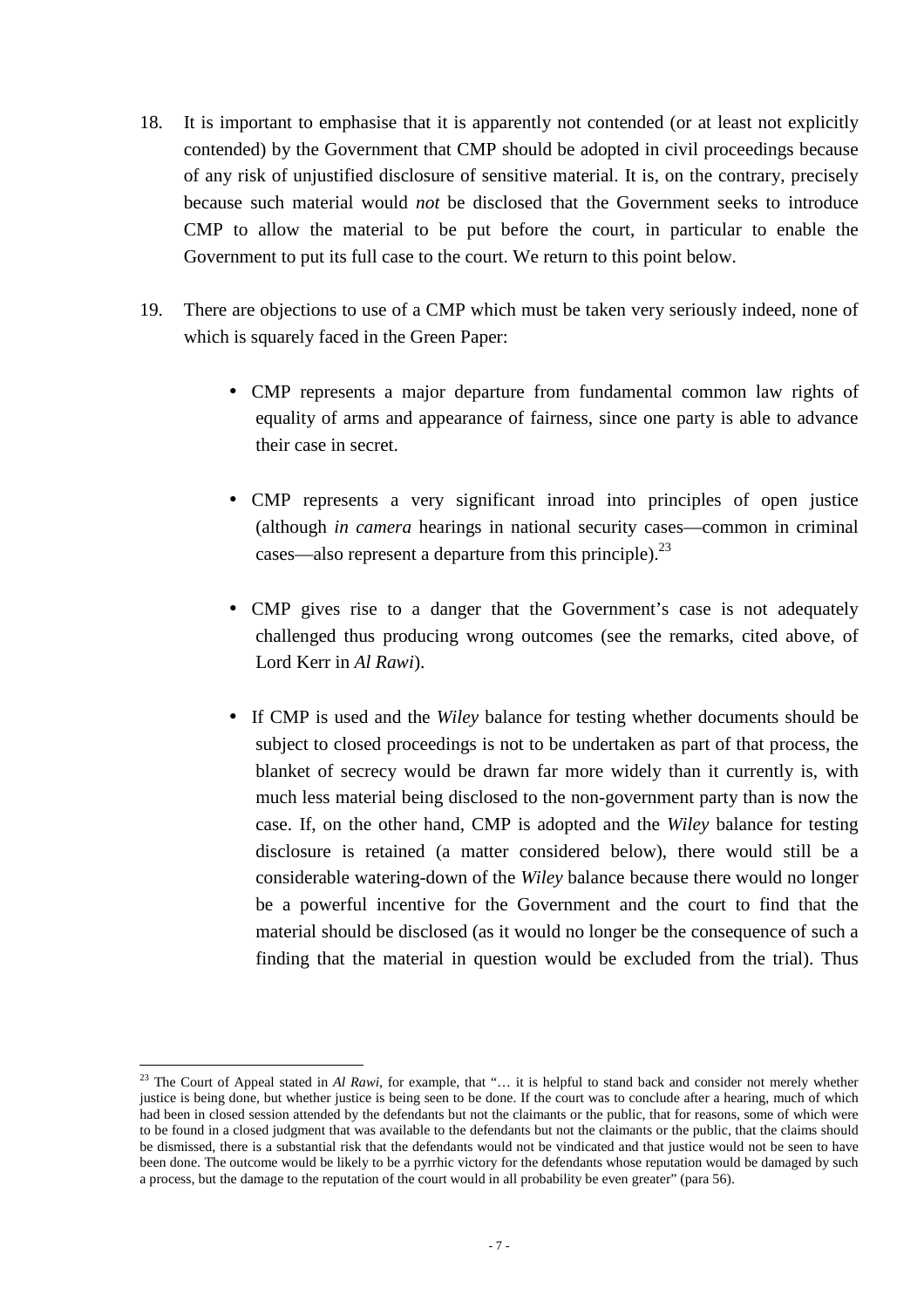even if the PII *Wiley* balance is retained the reforms would inexorably lead to less disclosure and more secrecy than is currently the case. $24$ 

- There is a real danger of the spread of CMP, with closed material being used widely in civil claims involving sensitive information, including against the police and in actions between private parties.
- 20. The Green Paper asserts (at para 2.3) that "CMPs have been a part of the framework of the courts of the UK since 1997" and that as an existing mechanism it "has been proven to work effectively" and is familiar to practitioners. Later in the same paragraph it is claimed that CMPs "have proved that they are capable of delivering procedural justice". We do not accept the accuracy of these assertions. CMP, as is well known, was introduced into our law in 1997 in the specific context of SIAC, a statutory tribunal designed to solve a particular problem that had been exposed by the ECtHR in *Chahal v UK*. <sup>25</sup> Subsequently, CMP has been adopted in a range of other legal proceedings, including control orders and asset-freezing cases. The suggestion that it has been "proven to work effectively" is surprising given how much appeal court litigation there has been.<sup>26</sup> Furthermore, the Joint Committee on Human Rights found in 2010 that the use of CMP, notwithstanding the contributions that special advocates may make (on which see below), "is not capable of ensuring the substantial measure of procedural justice that is required", $^{27}$  comments which were judicially endorsed both in *Al Rawi* and in *Tariq*. 28
- 21. All of this said, however, we now consider the possibility that future, exceptional and wholly unusual cases may emerge in which there may be a justification for a limited use of CMP in civil actions. *Everything that follows in this section must be read and understood as being subject to what we have written thus far*.

 $\overline{a}$ <sup>24</sup> See *Al Rawi v Security Service* [2011] UKSC 34, at para 96 (Lord Kerr): "At the moment with PII, the state faces what might be described as a healthy dilemma. It will want to produce as much material as it can in order to defend the claim and therefore will not be too quick to have resort to PII. Under the closed material procedure, all the material goes before the judge and a claim that all of it involves national security or some other vital public interest will be very tempting to make."

<sup>&</sup>lt;sup>25</sup> (1996) 23 EHRR 413.

<sup>26</sup> E.g. *MB v SSHD* [2008] 1 AC 440 (fairness, control orders); *RB (Algeria) v SSHD* [2010] 2 AC 110 (fairness, immigration); *A v SSHD* [2004] QB 335 (fairness, detention); *A v UK* (fairness, detention); *AF (No 3)* (fairness, control orders); *Bank Mellat v HM Treasury* [2010] EWCA Civ 483, [2010] 3 WLR 1090 (fairness, asset freezing); *HM Treasury v Ahmed* [2010] 2 AC 534 (fairness, asset freezing); *ZZ v SSHD* [2011] EWCA Civ 440 (fairness, exclusion from UK).

<sup>27</sup> JCHR, *9th report of 2009-10*, HL 64, HC 395, para 90.

<sup>28</sup> *Tariq v Home Office* [2010] EWCA Civ 462, para 32 system is "inherently imperfect"; *Al Rawi v Security Service* [2010] EWCA Civ 482, para 57 "cannot be guaranteed to secure procedural justice". In the Supreme Court in *Al Rawi* Lord Dyson noted the "limitations" on SAs (para 37) and suggested that the best that they could do was to "mitigate the weaknesses [of a CMP] to some extent" (para 36). Lord Kerr described the "necessary, inevitable but ultimately inherent frailties of the special advocate system" (para 94). Lord Kerr went to say that "the challenge that the special advocate can present is, in the final analysis, of a theoretical, abstract nature only. It is, self evidently and admittedly, a distinctly second best attempt to secure a just outcome to proceedings. It should always be a measure of last resort; one to which recourse is had when no possible alternative is available. It should never be regarded as an acceptable substitute for the compromise of a fundamental human right such as is at stake in this case" (para 94).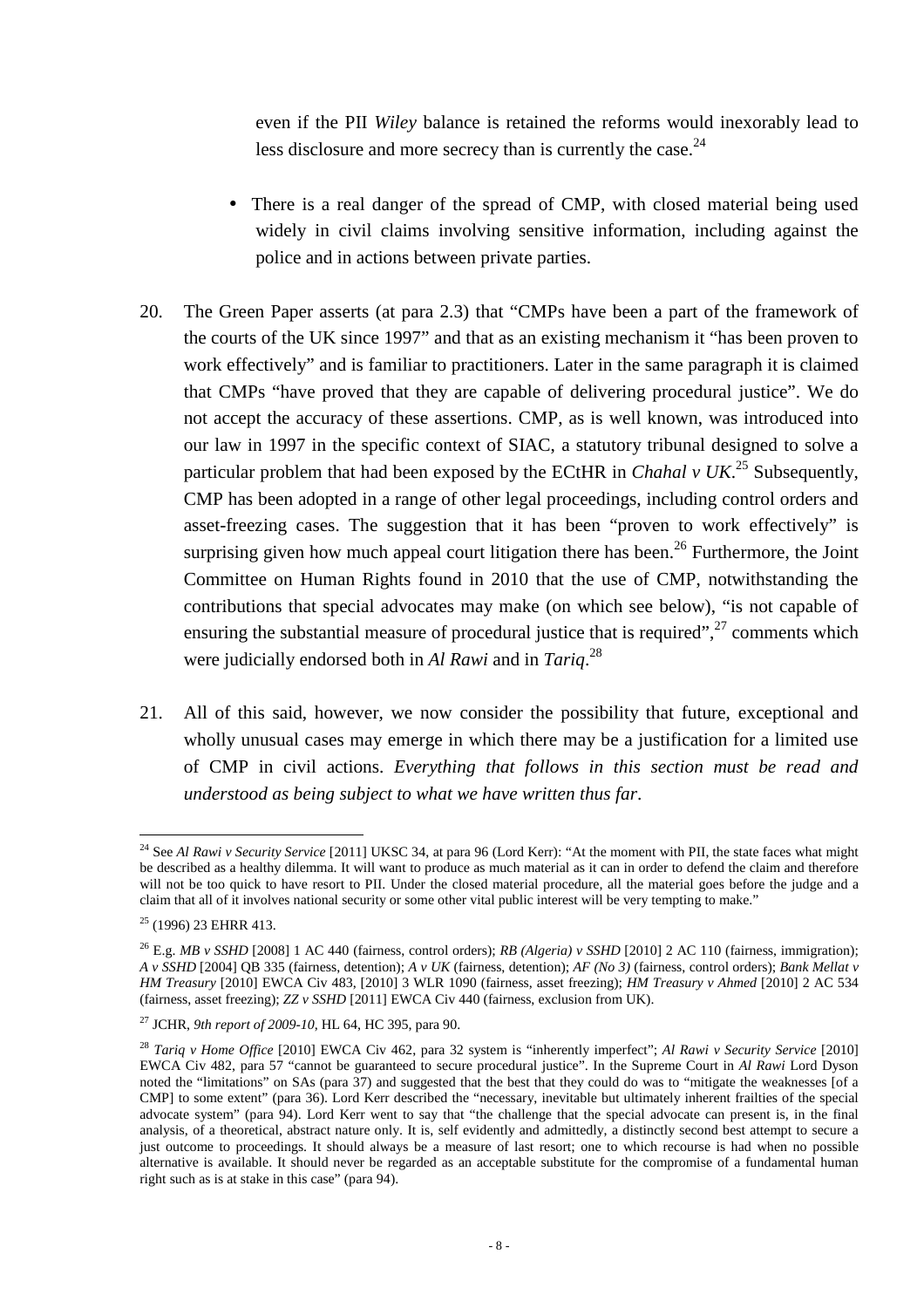- 22. The Green Paper refers to the prospect of claims being struck out if the operation of PII would remove so much material from a case that a defendant—the Green Paper anticipates that this will be an agency of the Government—could not have a fair trial.<sup>29</sup> Reference is made in this regard to the case of *Carnduff v Rock*. <sup>30</sup> In that case an action by a police informer was struck out partly on the ground that core evidence would be incapable of being disclosed. However *this case is not a safe precedent* for a number of reasons, not least that the court made clear it was not deciding any point of general application and relevant cases on PII do not appear to have been cited to the court. It has been doubted in subsequent cases.<sup>31</sup> And even if the case was correctly decided as a matter of contract law, there is no automatic read-across to other areas of the law.
- 23. In our view, the prospect of claims being struck out as unfair to one of the parties on the ground that core material cannot be disclosed could properly arise only *after* a PII exercise has been completed, with the court having weighed the harm to the public interest in disclosing material against the harm to the public interest in it being withheld (i.e., the approach set out in *Wiley* and *Conway v Rimmer*: see para 36 below). Importantly, the *Wiley* case makes clear that at this stage the Government has a duty to consider and propose other ways of adducing sufficient information so to enable the trial to go ahead:

*"If the legal advisers of a party, who is in possession of material which is the subject of immunity from disclosure, is aware of the contents of that material, they will be in a better position to perform what they should consider to be their duty, that is to assist the court and the other party to mitigate any disadvantage which results from the material being not disclosed. It may be possible to provide any necessary information without producing the actual document. It may be possible to disclose a part of the document or a document on a restricted basis. An assurance may be accepted by counsel. In many cases co-operation between the legal advisers of the parties should avoid the risk of injustice. There is usually a spectrum of action which can be taken if the parties are sensible which will mean that any prejudice due to non-disclosure of the documents is reduced to a minimum."*<sup>32</sup>

24. The possibilities go beyond those mentioned in this extract and extend to holding hearings *in camera* and providing material to legal representatives in a "confidentiality ring" (excluding the material from being disclosed to lay clients). These methods are used in cases involving highly sensitive trade secrets and in family law cases where immediate and severe threats to individual safety may arise if material is disclosed. We note that a

 $2<sup>29</sup>$  The law of public interest immunity has always recognised that where documents are covered by PII this may mean that one party is unable to make good a valid claim, or a party is unable to make out a defence. This is not an exceptional situation: it is also the case where material is covered by legal privilege, or statutory prohibitions on disclosure (including RIPA 2000, section 17), or even where documents have been lost or destroyed.

<sup>30</sup> [2001] EWCA Civ 680, [2001] 1 WLR 1786.

<sup>31</sup> See, e.g., *Coles v Barracks* [2007] ICR 60, per Wall LJ at [78].

<sup>32</sup> *R v Chief Constable of West Midlands Police, ex parte Wiley* [1995] 1 AC 274, pp 306-7.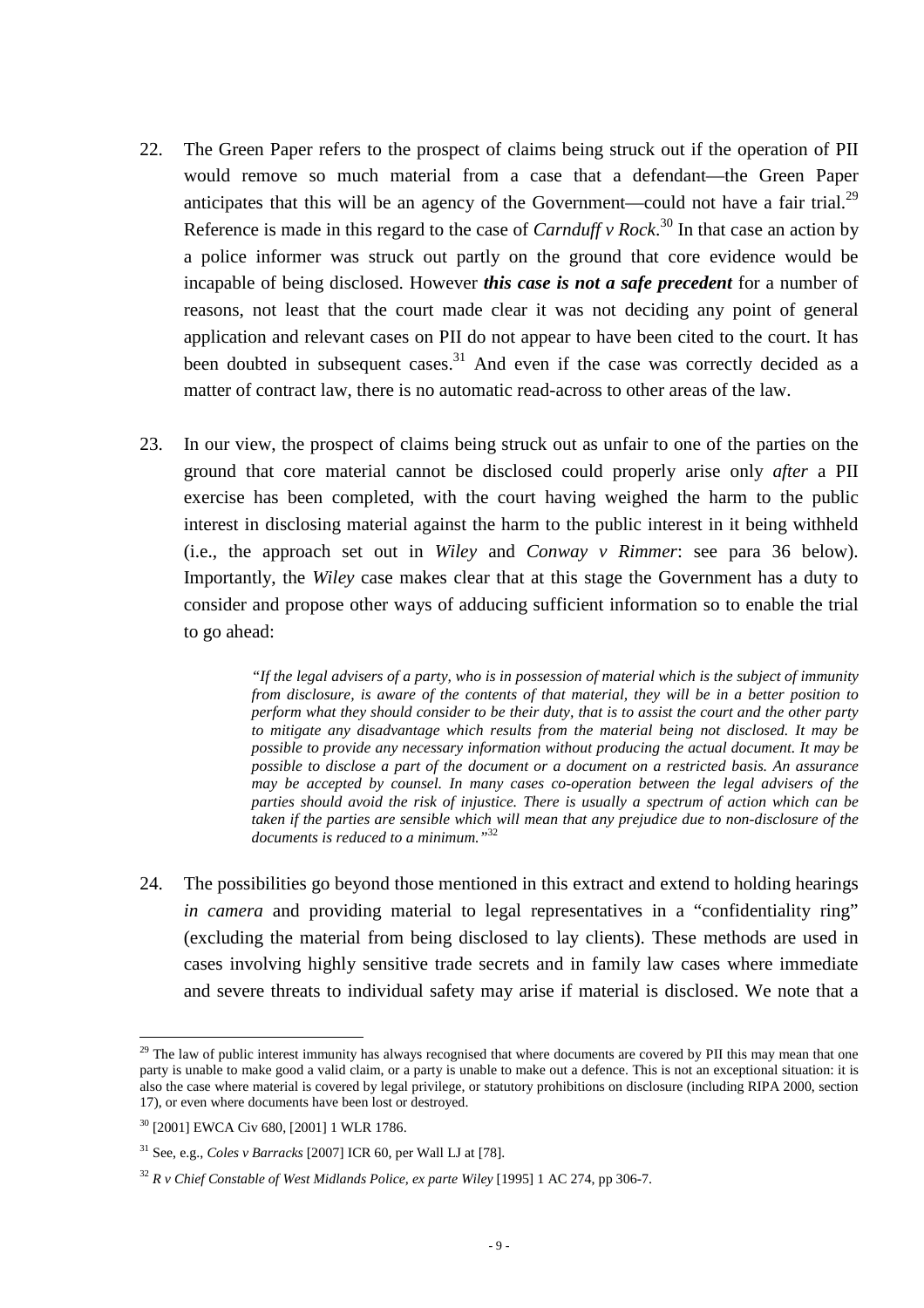form of "confidentiality ring" is used in the United States to ensure that the legal representatives of detainees at Guantanamo Bay have access to relevant information.<sup>33</sup>

- 25. Given these considerations—none of which is recognised in the Green Paper—*it is in our view very unlikely that a case that has progressed through the full PII process (including the final stage as articulated in the preceding paragraphs) cannot be tried on the ground that it would be fundamentally unfair to one party. We are aware of no case that has got to the end of a* **Wiley** *process that has proved impossible to litigate in an acceptable manner* (whether *in camera*, or subject to confidentiality rings, or otherwise).
- 26. Nonetheless, we recognise that it is conceivable that in a very small number of cases such a situation could potentially arise. *Obiter* comments of several of their Lordships in *Al Rawi* contemplate that such a situation might arise, and therefore the prospect must be taken seriously.<sup>34</sup> We emphasise however that such a prospect, arising in extremely limited and currently hypothetical circumstances, cannot justify the broad and sweeping reforms currently proposed in the Green Paper, in which a CMP could potentially be imposed by the Government in place of a PII procedure in any case involving material relating to national security.
- 27. Furthermore, if an exceptional power to allow a court to consider material which is withheld from disclosure is to be introduced, this must be done in an even-handed fashion. It cannot be done solely to advantage the Government. PII may prejudice *claimants* in civil cases by depriving them of evidence that will assist them in proving their cases. Claims can fail or be subject to summary judgment at an early stage because material necessary to substantiate allegations is the subject of a successful PII certificate. $35$  If the Government is serious about addressing exceptional cases of fundamental unfairness in the context of PII by allowing material to be put before the court, then it must be open to the court to consider such material in a case where the prejudice is caused not to the Government but to the other party.
- 28. Indeed, we consider that the prospect of claims alleging very serious wrongdoing on the part of state agencies (such as complicity in kidnapping, forced disappearances and

 $33$  The use confidentiality rings is likely to raise fewer difficulties in cases where the information that the government wishes to withhold does not relate specifically to the conduct of the individual from whom they seek to withhold it and therefore is not material which that individual is able to rebut or challenge from his or her own personal knowledge. For example, general information about treatment of detainees in third countries which is sensitive and not in the public domain may be relevant to a case against the Security Service but does not constitute imputations of the conduct or character of the claimant.

<sup>34</sup> See, e.g., paras 50 (Lord Dyson), 86 (Lord Brown) 103 (Lord Mance) and 158 (Lord Clarke). Lord Mance stated (at para 108) that "As I understand it, no member of the Supreme Court doubts the approach in *Carnduff v Rock* as a possibility". See also the significant case of *MPC and SOCA v Times Newspapers* [2011] EWHC 2705 (QB).

<sup>&</sup>lt;sup>35</sup> Perhaps the best known case in which claimants sought but were refused disclosure of material of importance to their claim was *Duncan v Cammell Laird* [1942] AC 624 in which plaintiffs sought disclosure of documents about the trial of a military submarine in Liverpool dock, which had sunk killing many hands.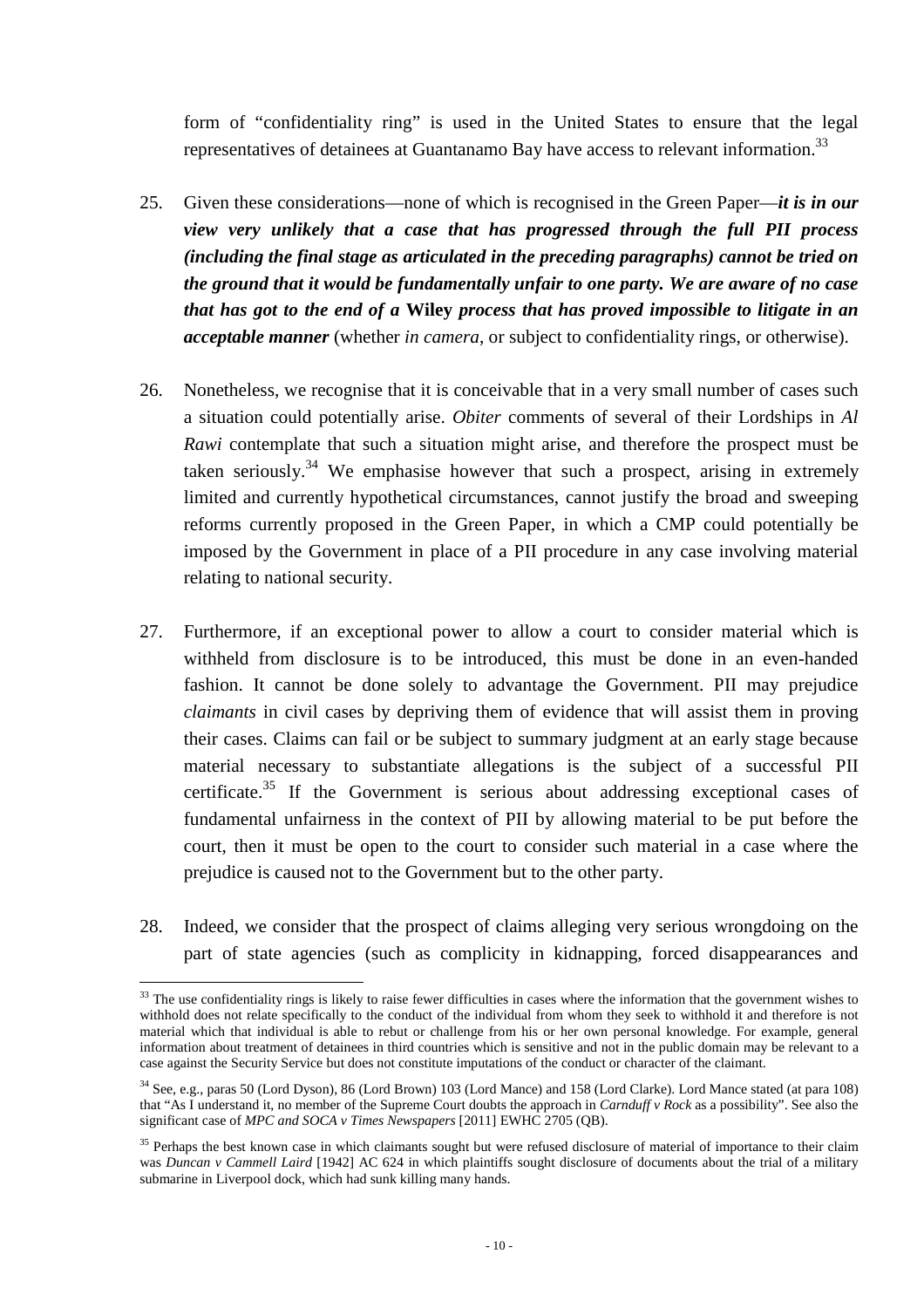torture—as have been made in several recent cases) being dismissed because key evidence inculpating state agencies is held to be immune from disclosure, to be a very concerning one from the perspective of the rule of law.<sup>36</sup> If the Government decides to bring forward reforms that will enable courts to consider sensitive material that is withheld from disclosure, *those reforms must be even-handed and must ensure that the Security and Secret Intelligence Services and other government agencies are subject to fuller accountability, rather than merely providing a trump card for the Government to play in its defence to a civil claim*.

- 29. Furthermore, where both parties to a case consent to certain matters being subject to a closed procedure this is unlikely to be an objectionable course, although it should remain subject to the case-management powers of the court. In the case of *Evans v Secretary of*  State for Defence,<sup>37</sup> for example, concerning the legality of the United Kingdom policy of transferring detainees captured in Afghanistan to the Afghan security services, the parties agreed to orders that ensured that certain material, which was outside the knowledge of the claimant in that case and of importance but not central relevance to the issues before the court, could be considered by the court although not disclosed to the claimant and her lawyers. Other material was subject to an *in camera* process and to specific confidentiality undertakings given by the claimant's legal representatives. These various forms of order, agreed by the parties, enabled the matters to be dealt with expeditiously and fully by the court in a case in which time was of the essence.
- 30. *Therefore, exceptional resort to a CMP in a civil action could potentially be justified, but* **only** *in the following cases and,* **even then***, only if subject to strict compliance with the constraining principles set out below:* 
	- 30.1. *A claim which, even after the exercise required by the* **Wiley** *case has been completed, resulted in such material being withheld by reason of PII that it would be so fundamentally unfair to the defendant for the case to be determined on the available evidence that the case would have to be struck out. In such a case, a claimant could be given the option by the court of proceeding on the basis of there being a closed element to the proceedings.*

 $\overline{a}$ <sup>36</sup> See Report of the Eminent Jurists Panel on Terrorism, Counter-terrorism and Human Rights, *Assessing Damage, Urging Action* (Geneva, 2009), pp 85-8.

 $37$  [2010] EWHC 1445 (Admin), see esp paras 8 and 13. To take a contemporary example: there have been several claims alleging that the Security and/or Secret Intelligence Services have been complicit in the torture of individuals by foreign intelligence services. Evidence of such complicity may be held to be covered by public interest immunity. Consider for instance the recent chance discovery of correspondence between the Secret Intelligence Service and Colonel Gaddafi. Absent the possibility of adopting a CMP such claims may encounter real difficulties, notwithstanding that they concern the gravest international wrongdoing.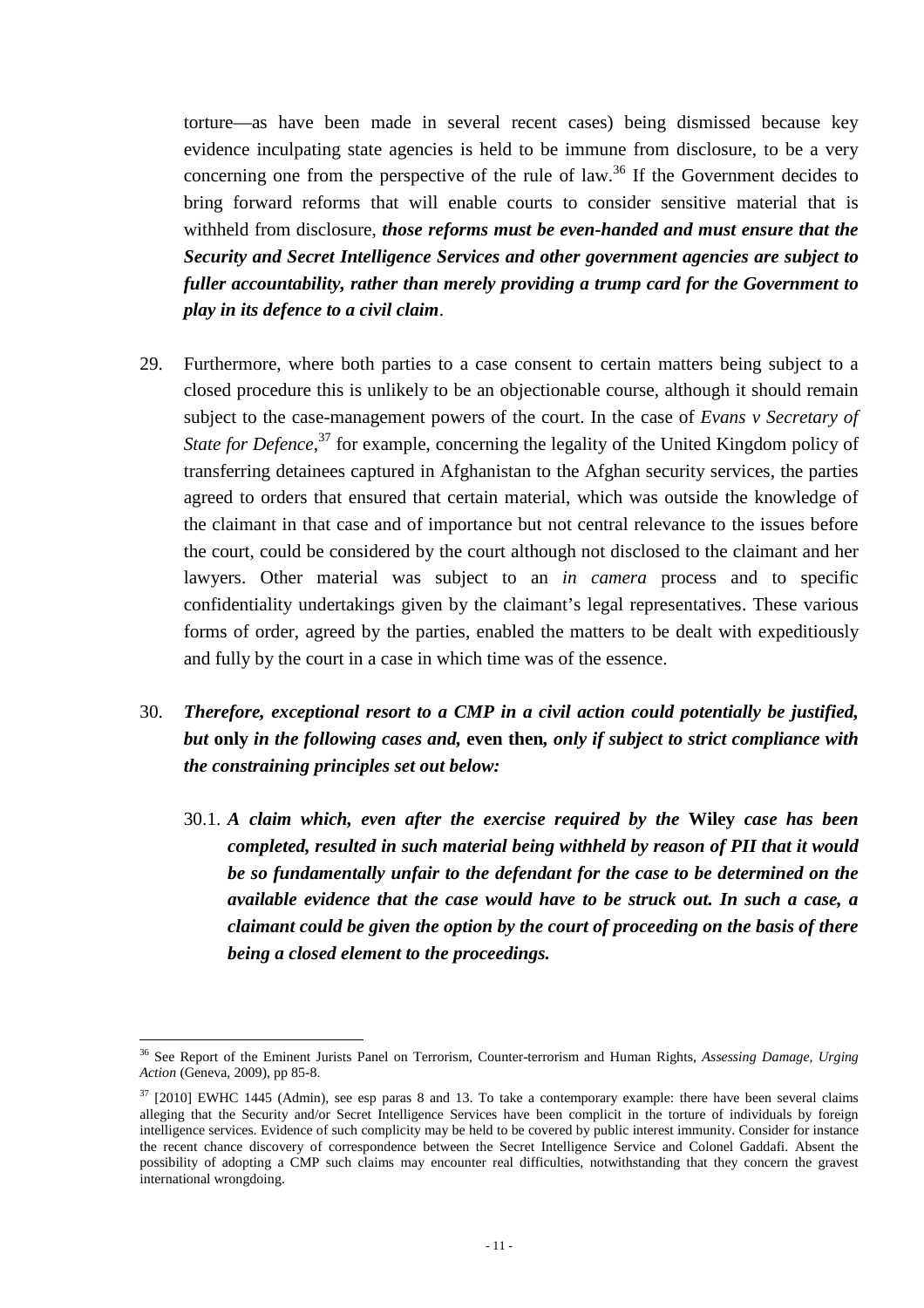- 30.2. *A claim in which, even after the exercise required by* **Wiley** *had been completed, material of fundamental importance to a claimant is withheld by reason of PII such that the claim cannot succeed. In such a case the claimant could be given the option by the court of consenting to there being a closed element to the proceedings.*
- 30.3. *Where both parties consent to a closed element to proceedings and the court approves such a course as being in the interests of justice.*
- 31. Furthermore, if the use of CMP in civil cases is introduced, as is the Government's current intention, it would be vital *strictly* to adhere to four constraining principles, as follows.

# *(1) Strictly defined circumstances*

- 32. *First*, the circumstances in which CMP could be used would have to be strictly defined and confined. We welcome the Government's intention that CMPs should be used only where "absolutely necessary to enable the case to proceed in the interests of justice" (para  $(2.5)$ .
- 33. In relation to the first category of case listed above (para 30.1), *CMP could properly be available only where, without it, a case would be so unfair or incomplete that the court would have no option but to strike it out*. Mere unfairness or prejudice to a party should never be enough to justify a CMP in a civil claim. It has always been recognised that PII may lead to some unfairness and prejudice to one party in being unable to present their case—this is a price to be paid for open justice:  $38$

*"Public interest immunity is a ground for refusing to disclose a document which is relevant and material to the determination of issues involved in civil or criminal proceedings. … If a document is not relevant and material it need not be disclosed and public interest immunity will not arise."* 

34. If mere unfairness or prejudice were the test for having a CMP there would be such a procedure in every case in which PII is currently upheld.

# *(2) Greatest possible disclosure including* **Wiley** *balance*

35. *Secondly*, there would have to be the greatest possible disclosure to the other party to the case. We welcome the Government's recognition that: "every effort is and should

 $\overline{a}$ <sup>38</sup> *Wiley*, at pp 280F, 281D-E (Lord Templeman). See also at pp 288G-H, 299-300 (Lord Woolf); and see further *Conway v Rimmer* [1968] AC 910, at p 937E; *Duncan v Cammell Laird* [1942] AC 624, at pp 629-32; *Ex parte Coventry Newspapers Ltd*  [1993] QB 278 at pp 284, 292B, 292E (Lord Taylor CJ).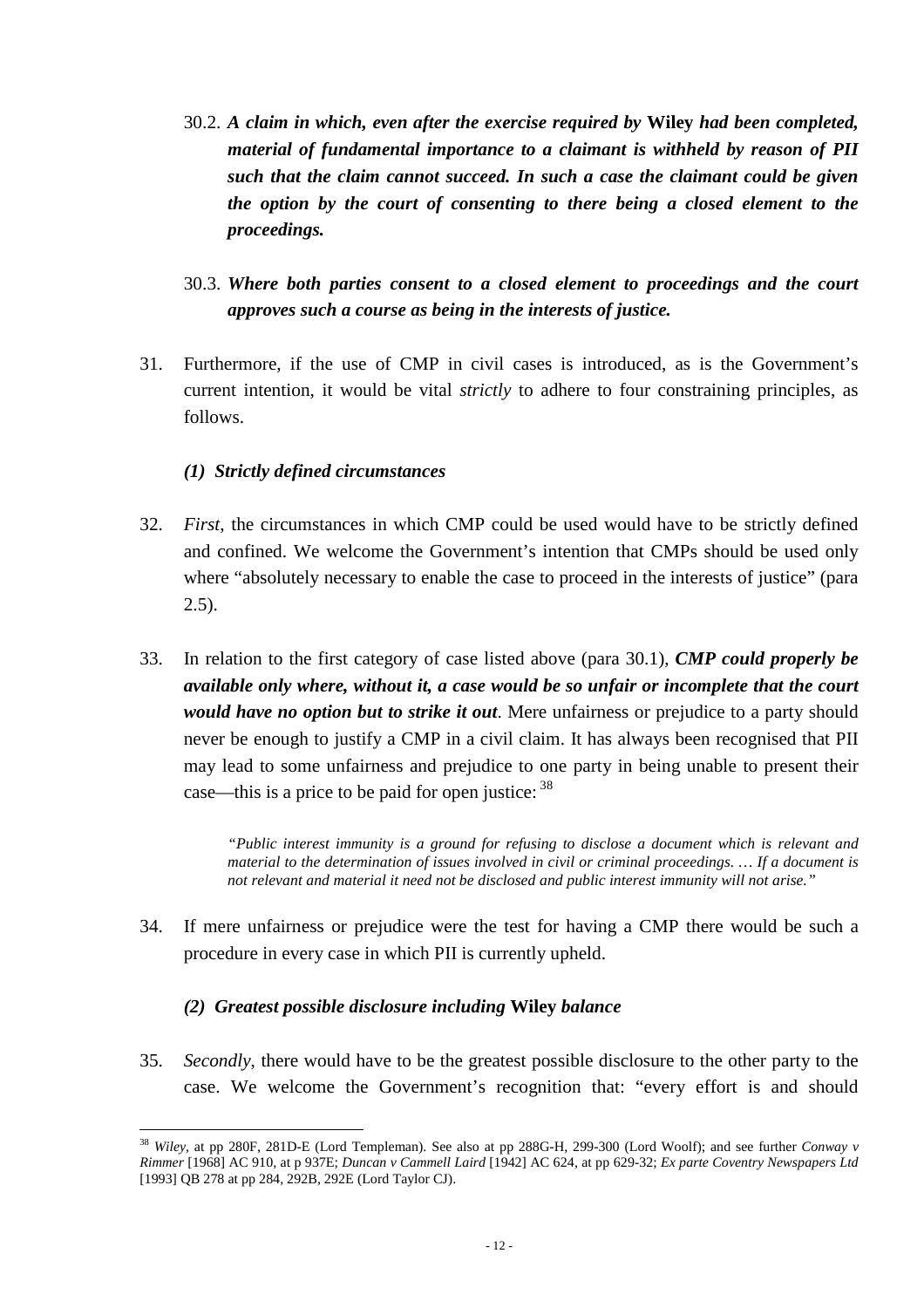continue to be made to have as much material considered in open court as possible" (para 2.4). This means that *the court must continue to be able to weigh the potential harm in disclosing the material against the importance of disclosing that material.* And this means, in turn, that greater justification for failing to disclose evidence of serious wrongdoing, such as complicity in torture, will be required than for material that is not of that nature.

36. The "*Wiley* balance" is a fundamental principle of UK law.<sup>39</sup> It was established in the celebrated case of *Conway v Rimmer*: 40

> *"I would therefore propose that the House ought now to decide that courts have and are entitled to exercise a power and duty to hold a balance between the public interest, as expressed by a Minister, to withhold certain documents or other evidence and the public interest in ensuring the proper administration of justice. That does not mean that a court would reject a Minister's view: full weight must be given to it in every case, and if the Minister's reasons are of a character which judicial experience is not competent to weigh, then the Minister's view must prevail."*

- 37. In practice, this balance has always ensured that operationally sensitive material is not disclosed—for example sources and secret methods of surveillance. We are not aware of any case in which any such material has been disclosed or, indeed, of any case in which the *Wiley* balance has been applied where material has been disclosed that caused harm to national security. The Government has not identified any objection to the operation of the *Wiley* balance in ordinary civil claims in the Green Paper and it is not explicitly identified as a matter requiring reform.<sup>41</sup>
- 38. The principle that there must be maximum possible disclosure also means, of course, that it would be wrong in principle for a CMP to be ordered in relation to the entirety of a claim if it could properly be limited to certain issues in the claim.
- 39. It also requires that alternatives to CMP are seriously explored in each instance where its use is proposed, including the use of confidentiality rings, gisting and release of documents on a restricted basis.<sup>42</sup> It could not be absolutely necessary for there to be a CMP unless such options had been explored and were demonstrably unsatisfactory.
- 40. Thus, *no decision to have a CMP should be taken until after the disclosure process has been gone through and as much disclosure provided as possible*. To impose a CMP at an

<sup>&</sup>lt;sup>39</sup> The "*Wiley* balance" is not applied in control order or SIAC cases; this has the effect that the blanket of secrecy is extremely wide in those jurisdictions.

<sup>40</sup> *Conway v Rimmer* [1968] AC 910, at p 952 *per* Lord Reid.

<sup>&</sup>lt;sup>41</sup> As noted in para 19 above, however, the balance would be watered down if CMP were to be used.

 $42$  As in, e.g., *Evans v SSD* [2010] EWHC 1445 (Admin), above n 37.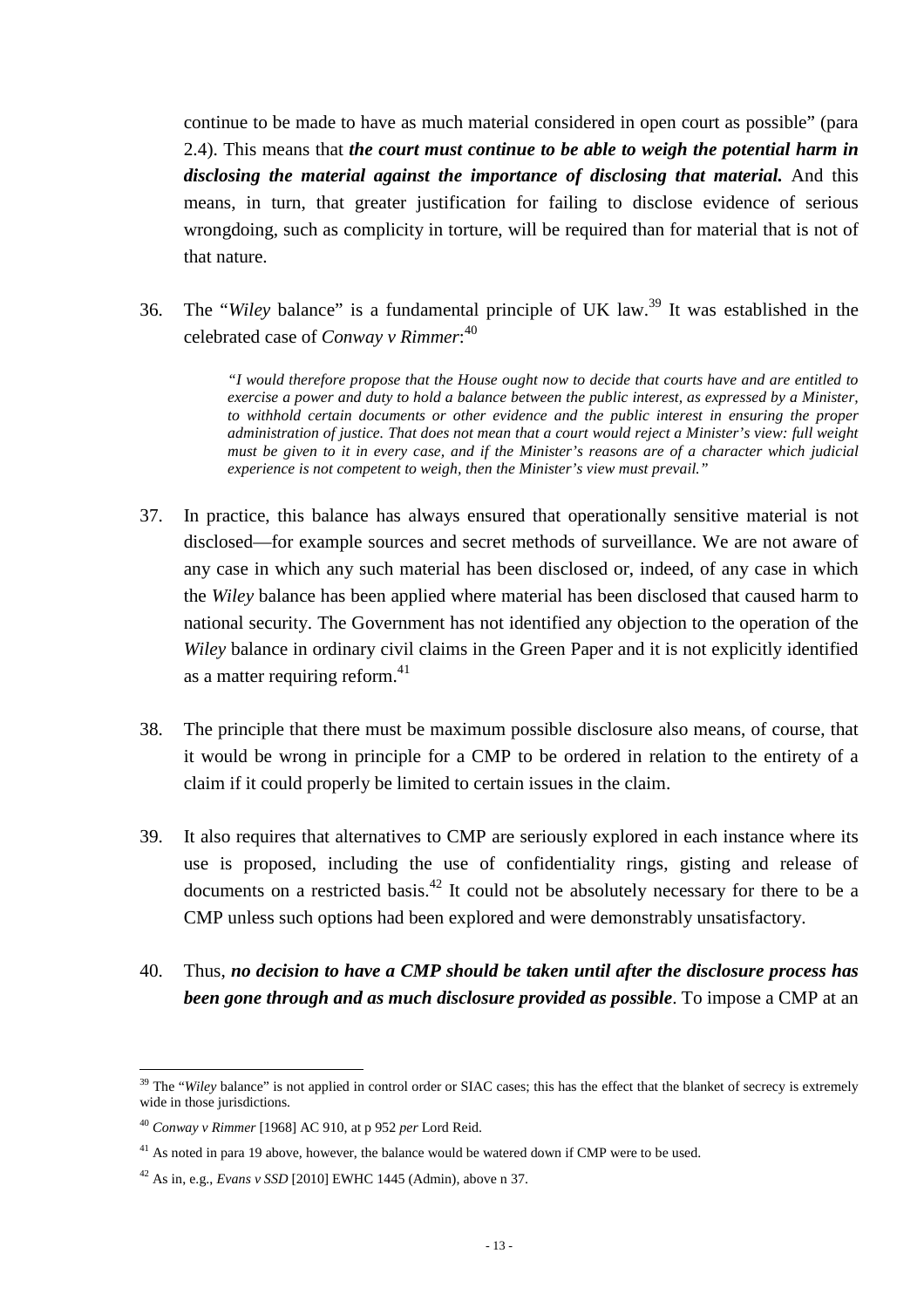earlier stage would pre-empt disclosure questions and would undoubtedly lead to much more secrecy.<sup>43</sup>

### *(3) Decision should be made by a judge*

- 41. Thirdly, *it must be for the court to decide whether and the extent to which a CMP should be used.* The Green Paper recommends (at para 2.7) that the Secretary of State would make a decision that certain relevant material would be damaging to disclose, and that this decision would be reviewable on judicial review grounds. Effectively, this would put the matter of whether to utilise a CMP in the hands of the Secretary of State. We are clear that this proposal cannot be justified for the following reasons:
	- 41.1. The Government's justification is that the Secretary of State "is best placed to assess the harm that may be caused by disclosing sensitive information" (para 2.6). However, as we noted above, the justification for having a CMP in civil claims is to allow cases to proceed which would otherwise be struck out on grounds of unfairness to a party. The justification proffered is not to prevent disclosure of material that would otherwise be disclosed to prevent harm to national security. The question that has to be asked – whether a CMP is required in the *interests of fairness and justice to the parties* – is manifestly one for *a judge* to decide. It is not appropriate for one of the parties to a dispute to decide for themselves that unless the proceedings are conducted in secret they will not get a fair trial.
	- 41.2. In *Tariq*, Lord Hope found (at para 7) that the use of a CMP was compatible with Article 6 and EU law<sup>44</sup> *only* because protections were in place, which included that the decision to resort to a CMP rested with the judge:

*"the decision as to whether closed procedure should be resorted to rests with the tribunal or the employment judge. The fact that the decision is taken by a judicial officer is important. It ensures that it is taken by someone who is both impartial and independent of the executive. Second, there is the fact that, as this is a judicial decision, it will not be taken without hearing argument in open court from both sides. It will be an informed decision, not one taken without proper regard to the interests of the individual. … It is a decision that can and should be kept under review as the case proceeds."* 

41.3. The Government's suggestion also plainly does not work and is manifestly unsatisfactory for several other reasons. (1) First, if the alternative to a CMP would

 $\overline{a}$ <sup>43</sup> As the Court of Appeal stated in *Al Rawi*: "If … the defendants are suggesting that the closed material procedure is to be adopted without first carrying out the PII procedure, it may be potentially less expensive and time consuming in some cases, but it would mean that material which would not be excluded from the trial process on a traditional PII procedure will not be disclosed to the claimants, but will be considered by the court in closed session which would be to the claimant's obvious disadvantage" (para 54).

<sup>44</sup> Joined Cases C-402/05P and C-415/05P *Kadi v Council* [2009] AC 1225; *Brown v Stott* [2003] 1 AC 681; compare *Tinnelly & Sons v UK* (1999) 27 EHRR 249.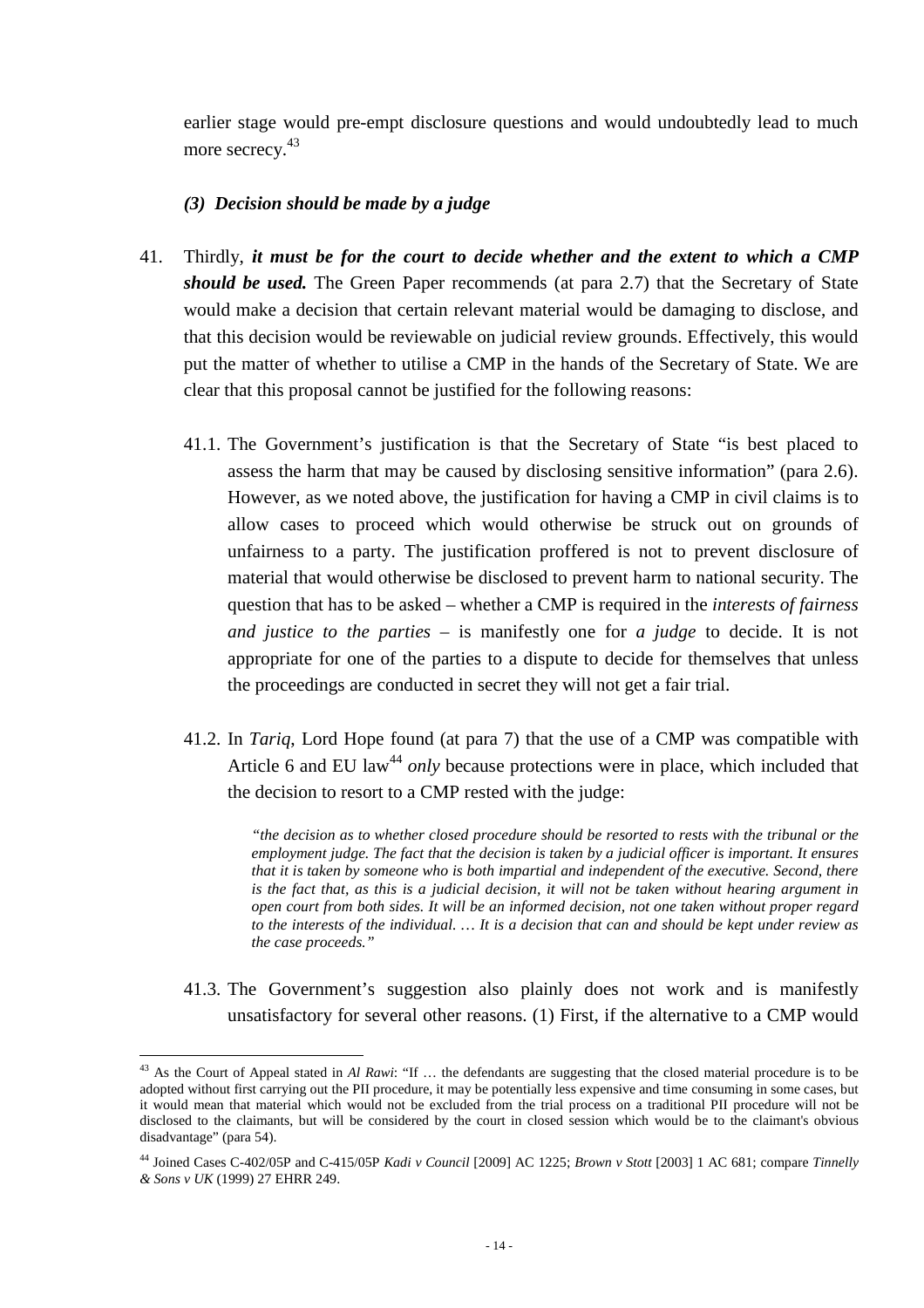be that the claim was struck out because the defendant could not adduce sufficient material adequately to make out its defence, the Secretary of State would in fact have no incentive to impose a CMP in cases brought against the Government: it would be in the Government's interest for the claim to be struck out. Nor would the Secretary of State have any incentive to impose a CMP in cases where evidence of wrongdoing on the part of the Government was covered by PII. In practice, the Government would have an incentive to impose a CMP only in cases that would or might not be struck out where there was material helpful to its case (and not to the claimant's) which it wished to show to a court. On the Government's current proposal there would be no power for a court itself to order a CMP to assist claimants where there is evidence of wrongdoing. Such a scheme is fundamentally unfair, one-sided and, in our view, unworkable; (2) although it is said that the Secretary of State's decision to impose a CMP would be subject to judicial review, since it will be made by reference to a quantity of material which the claimant had not seen, it will be impossible in practice effectively to challenge the decision. Making the decision open to judicial review therefore is not a practical or effective alternative to putting the decision to impose a CMP in the hands of the judge; (3) it is also unclear how a system could work in cases involving private parties or noncentral government agencies to which the Secretary of State would not be a party:<sup>45</sup> (4) finally, we note that the Government has not identified any other country where a party to a case can elect to hold part of the case in secret.

### *(4) Ongoing review*

 $\overline{a}$ 

42. *Fourthly*, the need for a CMP *must be kept under review as the proceedings progress.* In *Tariq*, Lord Hope emphasised the importance of this (see above). In *Wiley*, Lord Templeman stated (at p 281) that:

> *"In civil proceedings … pleadings may be amended, and the issues which finally arise at the trial may not be perceived or understood at the pleadings stage."*

43. This provides a further reason why it is appropriate for a judge to make the decision about whether a CMP should be utilised. Furthermore, unless the question of the necessity of a CMP is kept under review it will not conform to the principle that it should be used only when absolutely necessary.

<sup>45</sup> See, e.g., *MPC and SOCA v Times Newspapers* [2011] EWHC 2705 (QB).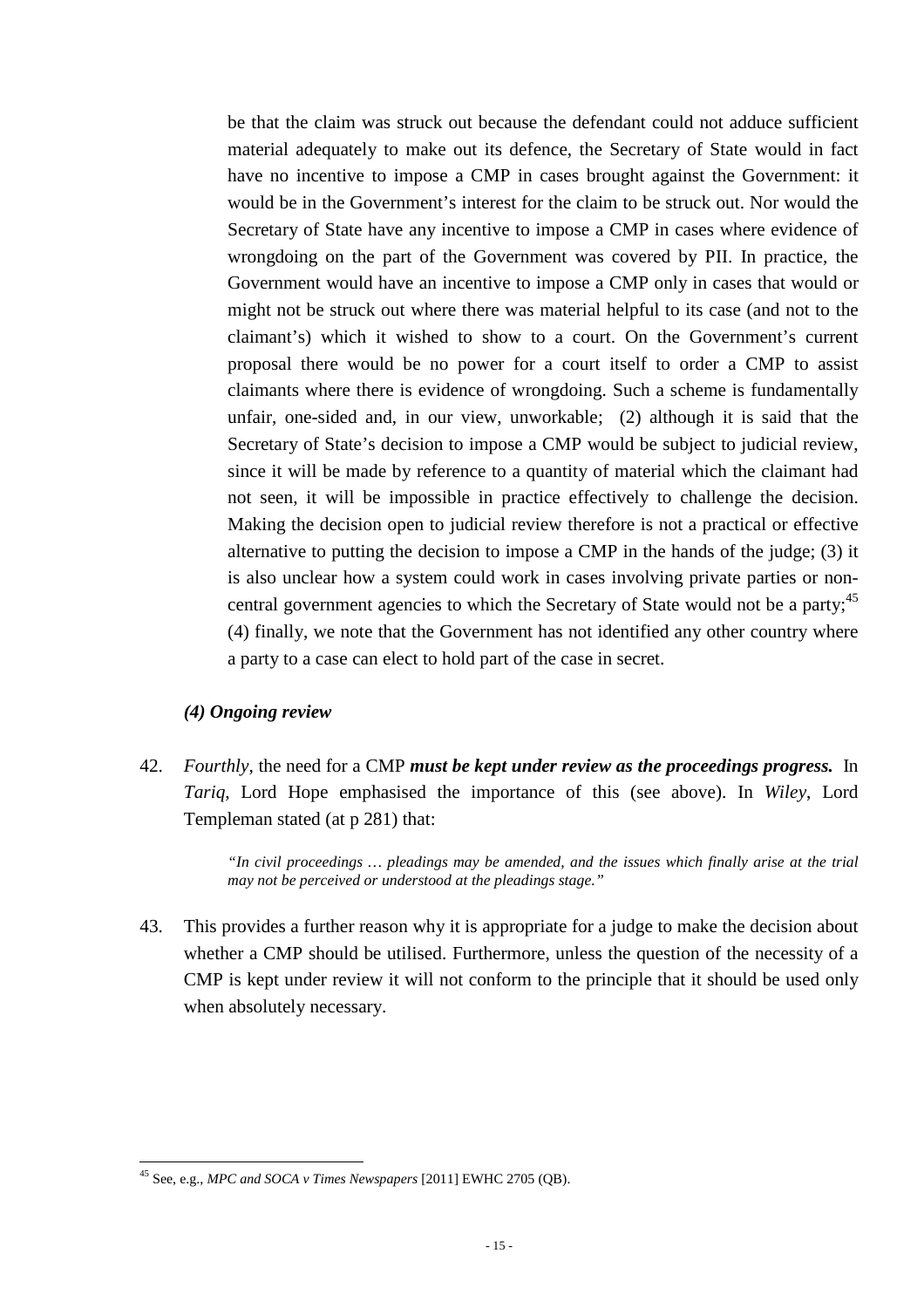### *Remaining concerns: the scope of the reform*

44. Even if the four principles set out above are adhered to, there are remaining concerns, especially in relation to the scope for the use of CMP in different types of civil proceedings. This is another issue that the Green Paper does not address, but which is fundamental. The following types of case are just some of those in which CMP could potentially be used if the Government's suggestions were adopted but where it is either clear that CMP would not be appropriate or it is unclear how the system could work.

# 44.1. *Civil proceedings between private parties*. For example:

- In *MPC & SOCA v Times Newspapers* [2011] EWHC 2705 (QB) it has recently been recognised judicially that if a newspaper is precluded from relying on leaked documents to defend itself in libel proceedings it could be denied a fair trial as it cannot demonstrate the truth behind statements made in print. Could CMP be available in libel proceedings (with the result that a person might lose a libel claim without knowing why)?
- In *Duncan v Cammell Laird* [1942] AC 624 PII was applied to documents received by the defendant shipbuilders from the Admiralty relating to the construction of a military submarine in a negligence claim brought by the estates and families of men drowned when the submarine sank on a trial dive.
- 44.2. *Civil actions against the police*. There has been no suggestion that there is any need for reform in the important area of civil actions against the police. The police very often have to litigate claims where they have taken action (such as an arrest) based on sensitive information, which they then have to justify in court. They have managed to do this over many years without recourse to a CMP. Indeed, when an *ad hoc* CMP was proposed in these circumstances, the Court of Appeal rejected the proposal as misconceived and unnecessary: *Lamothe v MPC* (unreported, judgment of 25 October 1999). And see further *Raissi v MPC* [2007] EWHC 3421 (QB), in which the High Court ruled that a claim for wrongful arrest could (and should) be tried notwithstanding that the defendant had sought to argue that the reasons for the arrest had to remain secret (by virtue of RIPA, s. 17, which we address below). In the event, the claim was tried and the claimant was successful. $46$
- 44.3. *Negligence, breach of statutory duty,* Francovich *damages and other claims against public bodies* including law enforcement agencies such as SOCA, HM Customs and

 $\overline{a}$ <sup>46</sup> *Raissi v MPC* [2007] EWHC 2842 (QB); affirmed on appeal [2008] EWCA Civ 1237, [2009] QB 564.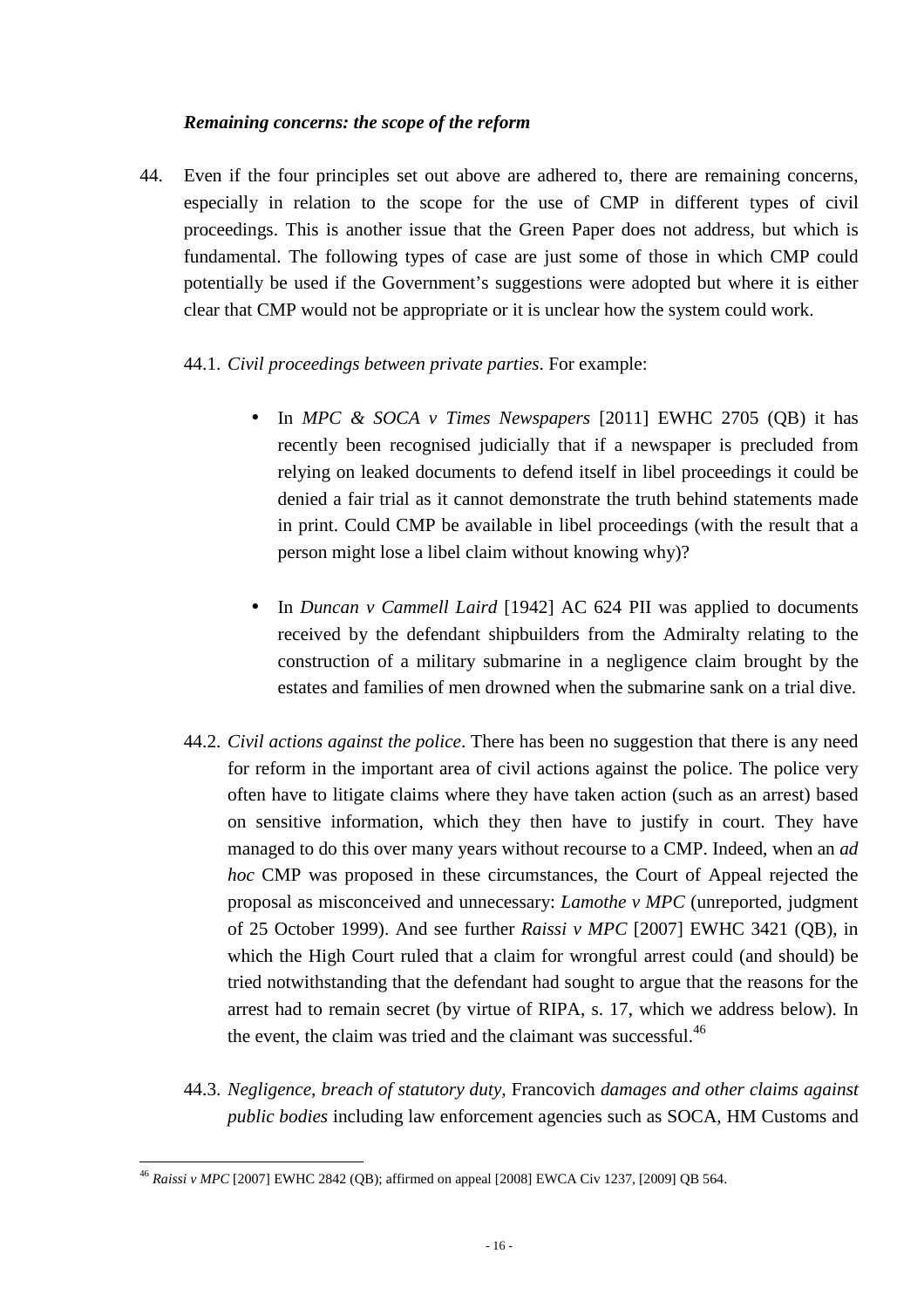Excise, but not limited thereto. The Green Paper is silent about this, and yet national security considerations and PII arise, for example, in the telecommunications sector: does the Government envisage CMP in such contexts?

- 44.4. *Claims against the Armed Forces*, such as the numerous damages claims currently proceeding through the courts concerning alleged torture and unlawful killings by the Army in Iraq, including military intelligence and military interrogators: see *R (Mousa) v SSD* [2010] EWHC 3304 (Admin). Such claims are brought at common law and under the Human Rights Act. If the reforms come into effect could CMP be used in such cases?
- 44.5. *Habeas corpus claims/detention judicial reviews*: there are limited contexts in which British authorities presently have powers to detain. But in principle such authorities should not be able to rely on closed material to justify detention. Even at present this situation could potentially arise in relation to judicial review claims for violation of *Hardial Singh* principles or in relation to detention by British Forces overseas. See, *e.g.*, *Al Jedda v SSD* [2008] 1 AC 332. In our view it is clear that CMP should not be available in such cases.
- 44.6. *Ordinary judicial review claims* (not also actionable in tort). CMP has been used in several judicial review claims. We understand that there are currently judicial review challenges to decisions taken by the Government to nominate individuals for EU asset-freezing measures. In *Evans v SSD* [2010] EWHC 1445 (Admin) a CMP was used by agreement to enable the court to have a full picture of diplomatic exchanges with Afghan authorities and to see information held by the Intelligence Services that potentially could not be disclosed due to section 2 of the Intelligence Services Act 1994. In *R (Gillan) v MPC* [2006] 2 AC 307 the claimants declined a CMP to challenge the underlying intelligence material on which the Home Secretary had approved the use of stop and search powers and failed to establish their case (see paras 17 (Lord Bingham) and 64 (Lord Scott)).
- 44.7. Claims brought by public authorities against individuals. An example of such an action is *Ministry of Defence v Ben Griffen* [2008] EWHC 1542 (QB) in which the MOD sought an injunction for breach of confidence against Mr Griffen who had made public statements about matters learned whilst serving in British special forces. Could it be justified for CMP to be used in such contexts?
- 45. We do not consider that the Government's proposals have adequately thought through these "boundary issues" relating to the use of CMP. Unless these issues can be satisfactorily resolved we do not think that a general power to use CMP in civil claims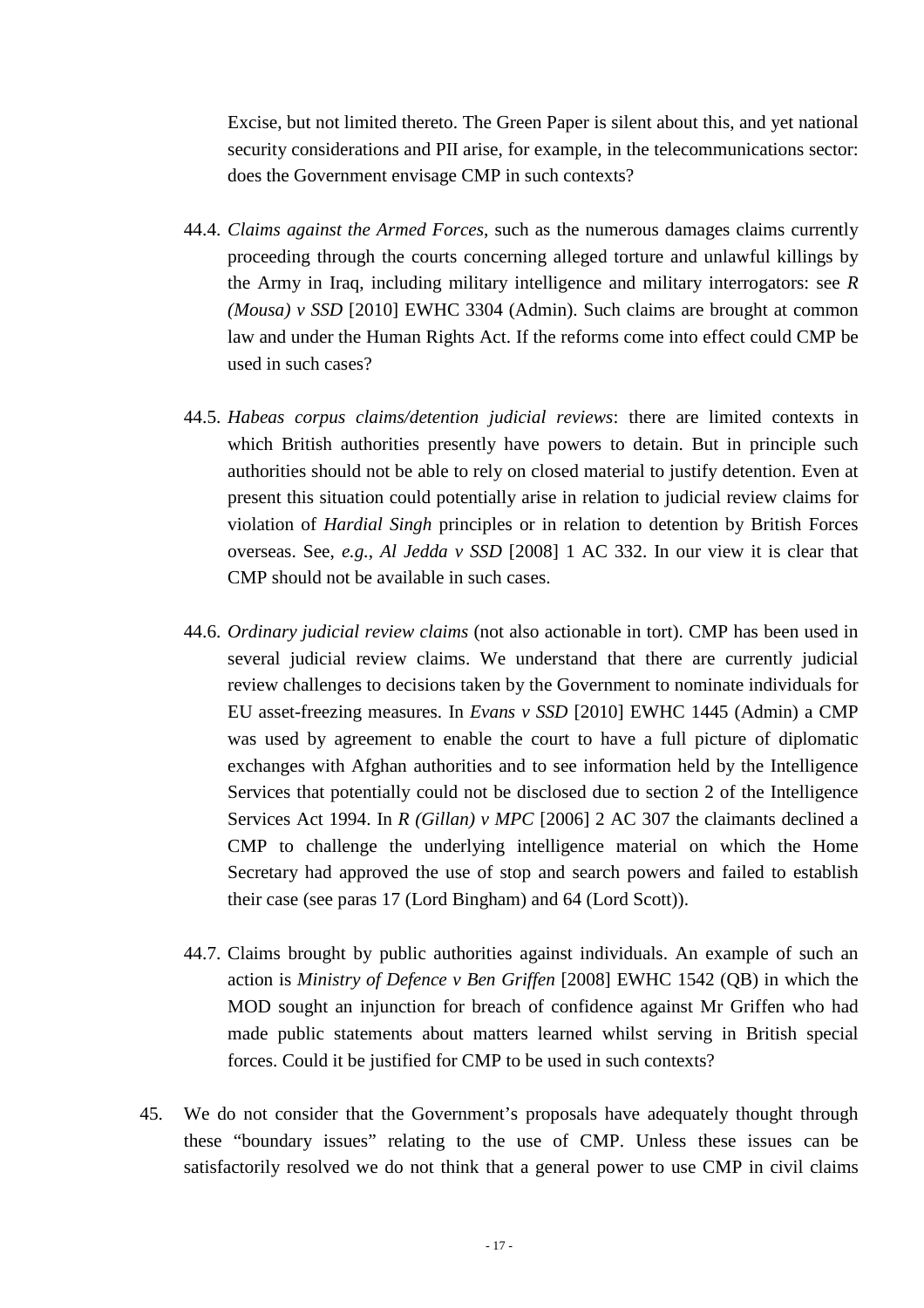could be justified because there would be too great a risk of its use in inappropriate circumstances. *Certainly, the present proposal to provide the Secretary of State with a power to impose CMP in any civil proceedings, whatever their nature or subject-matter, as long as they involve "sensitive" material, is far too broad and unspecific and has not been, and could not be, justified.*

46. In any event, given the highly complex nature of these issues and the very great difficulty in identifying in advance all the circumstances in which use of CMP would be justified or not justified, and given the potential far-reaching ramifications across different areas of the civil justice system, we consider that *any reform should be subject to an independent review after three or five years*.

# **A specialist court?**

47. We recognise that there is a strong argument in favour of a new tribunal that deals with national security matters in order to limit the degree to which CMP might spread into unjustified types of proceedings. However, it would be very difficult to anticipate all the situations in which it would be appropriate for such a tribunal to have jurisdiction (and those which it would not). Such a system is also a departure from the general principle that government officials are subject to the ordinary courts and the ordinary law. The Investigatory Powers Tribunal, in which there is blanket secrecy, does not provide an encouraging precedent. Since the Government has not proposed the use of a specialist court we will not develop further points on this subject.

# **The role and powers of special advocates**

- 48. While we welcome the Government's willingness to reduce a number of the unnecessary restrictions on Special Advocates (SAs), no improvements can alter the basic unfairness of proceedings from which one of the parties is excluded.
- 49. Three core problems have been identified with regard to the role and powers of SAs in the UK.<sup>47</sup> The first is the difficulties SAs face in seeking to adduce evidence to rebut allegations made in closed material. The second is the difficulties SAs face in mounting effective challenges to Government objections to disclosure of material. The third problem is the way that SAs are hampered by rules that severely restrict the extent to which and the manner in which they may communicate with the party concerned after the closed material has been served on them.

 $\overline{a}$ <sup>47</sup> The key sources include M. Chamberlain (2009) 28 *CJQ* 314 and 448; and JCHR, *9th report of 2009-10*, HL 64, HC 395.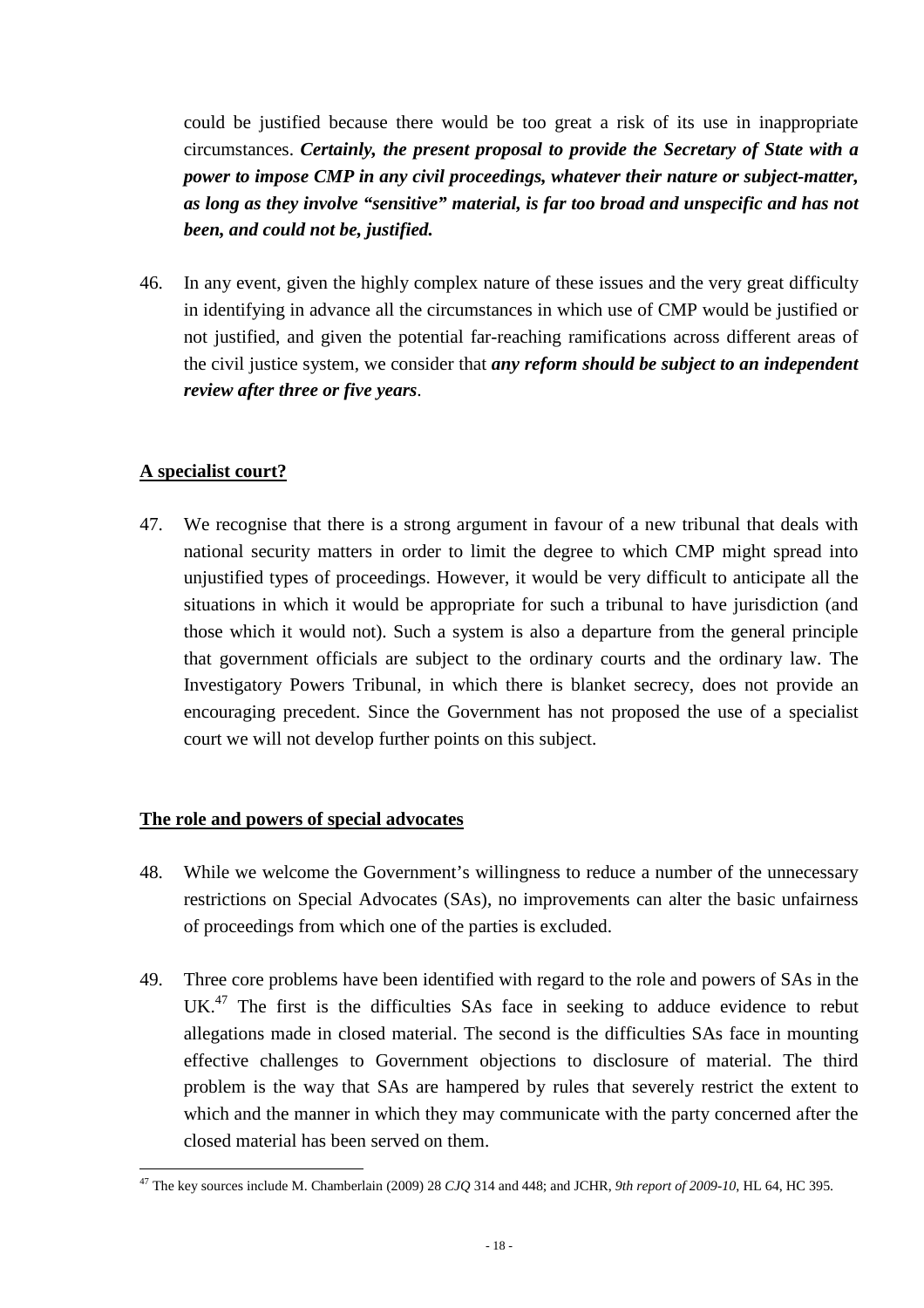- 50. The Green Paper says next to nothing about the first and second of these problems, other than to propose that they may be addressed through increased training (para 2.26). This is a significant omission from the Green Paper. The opportunity should have been taken squarely to address all the major concerns as to the operation of the system of SAs, including the first and second problems identified above. In any case, we very much doubt that the problems are either caused by a lack of training or are remediable through an increase in training.
- 51. The House of Commons Constitutional Affairs Committee recommended in 2005 that the Government should consider making available intelligence experts such as retired members of the Security and Secret Intelligence Services to provide expert evidence in appropriate cases. The Government has rejected this proposal on the basis that this would breach the duty of loyalty which such individuals owe to the service.<sup>48</sup> This objection is misguided. Were it valid, retired members of the services ought not to be sitting in judgment in SIAC. But there is no basis for it: public officials owe allegiance to the Crown and the Crown's courts.
- 52. The Green Paper contains a modest proposal as to the SA's ability to communicate with the party concerned after the closed material has been served on the SA. On this proposal we make the following observations.
- 53. We question whether any significant liberalisation is possible, in practice. For instance, suppose that, after the closed material has been served on the SA, he or she wishes to ask the individual concerned what they were doing between dates X and Y. If it is possible for a SA to ask this question without compromising national security, does it not follow that it would be possible to disclose in open the fact that the individual's actions between those dates is relevant to the case against them?
- 54. One matter that could be improved relates to the present need for the SAs to inform the Government of any communication that they wish to make with the individual concerned after the closed material has been served on the SA, in order to allow the Government to object. This has a significant chilling effect on communications, as it reveals confidential information to the Government. Certain communications, such as relating to case management issues, may be of real strategic importance but raise no national security concerns. Equally, and for similar reasons, SAs may have good reasons for not wanting the judge to know the content of some communications.

<sup>48</sup> *Government Response to the Constitutional Affairs Select Committee Report into the Operation of the Special Immigration Appeals Commission (SIAC) and the use of Special Advocates*, Cm 6596, June 2005, p 10.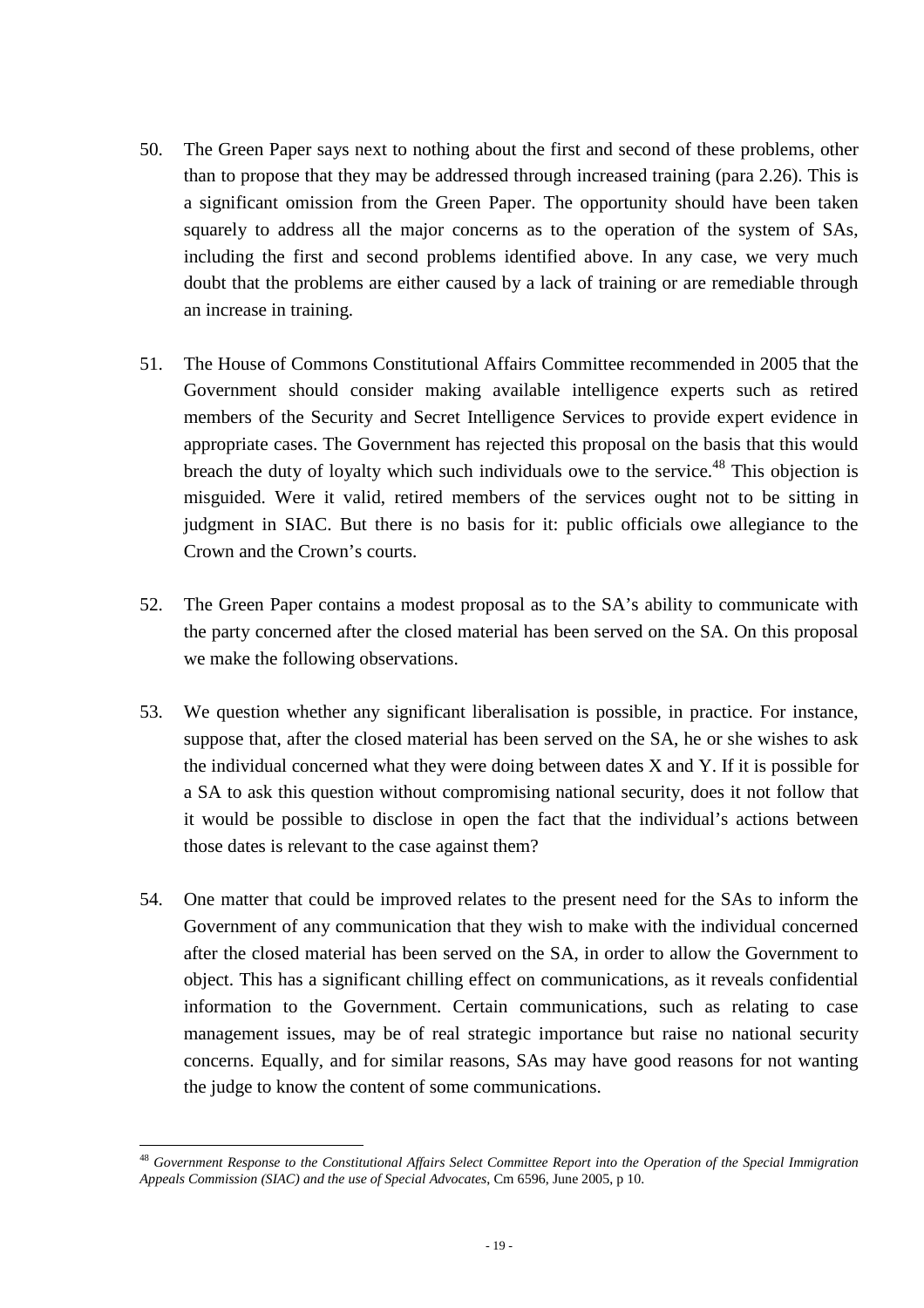- 55. We therefore suggest that SAs be permitted to choose whether to request permission to make a communication from either the judge or the Government. If the Government permits the communication then it need not be communicated to the judge.<sup>49</sup> If the representation is made to the judge he or she should be able to determine whether the communication raises significant national security considerations and thus communicated to the Government. The SA should be given the option of withdrawing the application to make the communication in such a situation.
- 56. The Green Paper indicates that the Government will require all communications, however mundane, to be notified to the Intelligence Services. In para 2.30 it is claimed that "without detailed knowledge of the investigation, or other linked investigations, the SA could inadvertently disclose sensitive information, for example the identity of an agent or details of related ongoing investigations". The Government should explain whether this is a purely hypothetical concern or whether it has actually arisen in practice. In our view there are clearly some communications in which such possibilities would be purely fanciful.<sup>50</sup>

### **The scope of the** *AF (No 3)* **disclosure requirement**

- 57. The *AF (No 3)* disclosure requirement is based on the requirements of Article 6 of the ECHR as interpreted by the Strasbourg Court in  $A \vee UK$ <sup>51</sup> Equivalent principles apply under EU law, especially under Article 47 of the Charter. The situations in which the *AF (No 3)* / *A v UK* disclosure requirements apply is a matter that is being tested on a caseby-case basis in the courts in the UK, Strasbourg and Luxembourg.<sup>52</sup>
- 58. Establishing a statutory presumption as to the circumstances in which the *AF (No 3)*  disclosure requirement applies would not avoid the need for the precise parameters of the principle being worked out in the courts. This issue cannot be resolved by domestic legislation alone but requires careful and detailed reference to ECHR and EU law. The content of UK legislation could not have any appreciable influence on the CJEU or

 $\overline{a}$ <sup>49</sup> In practice it often happens informally that a Special Advocate asks the Government's Counsel whether a message can be passed and sometimes this will occur in the presence of the Government's Counsel. This aspect of the proposal is thus not novel.

 $50$  The Government should further explain why the additional training to be given to SAs (see para 2.26) would, in their view, be inadequate to remove any real risk.

 $51$  (2009) 49 EHRR 29.

<sup>52</sup> For example: *ZZ v SSHD* [2011] EWCA Civ 440 (reference to ECJ – citizenship); Case C-402/05P *Kadi No 1* [2009] AC 1225; *Kadi No 2* [2011] 1 CMLR 697 (asset-freezing); Case C-27/09P *PMOI* (14 July 2011) at AG Sharpston [244]-[245] and fn89 (asset-freezing); *Home Office v Tariq* [2011] UKSC 35 (discrimination claims); *IR (Sri Lanka) v SSHD* [2011] EWCA Civ 704 (removal); *Liu v Russia No 2* App. No. 29157/09, 26 July 2011 (removal); *BB and BC v SSHD* [2009] EWHC 2927 (Admin) (control orders light); *Cart* [2009] EWHC 3052, [2011] QB 120 (SIAC bail).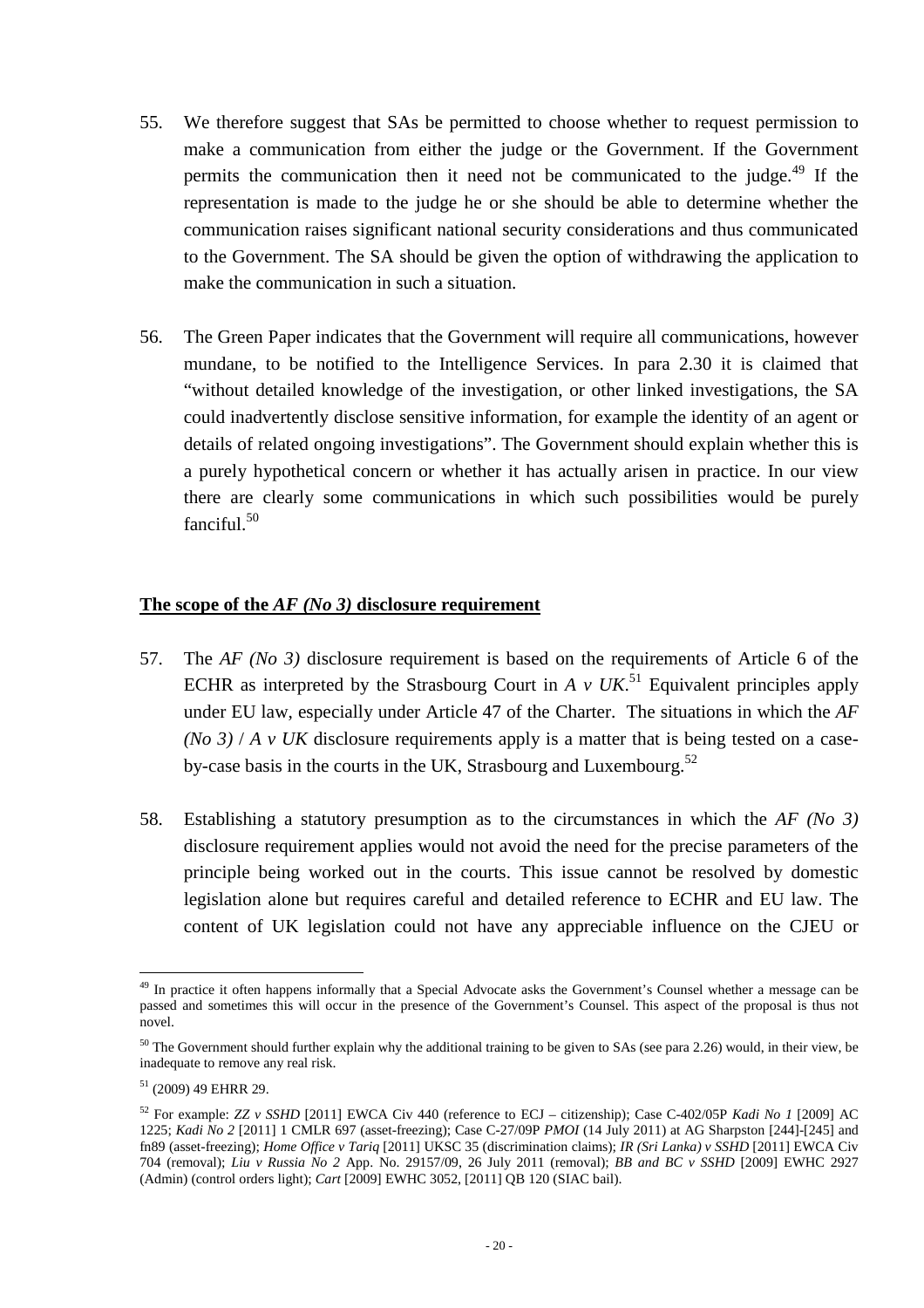ECtHR. Therefore we see no value in this suggestion. If anything, a legislative presumption would only complicate the law and lead to more rather than less litigation.

# **The powers and jurisdiction of the Investigatory Powers Tribunal**

- 59. The IPT was established principally to deal with complaints against the Security and Secret Intelligence Services and law enforcement agencies concerned with the investigatory powers under the Regulation of Investigatory Powers Act 2000 ("RIPA") (and not, as stated in the Green Paper at para 2.63, to provide a judicial body to hear and determine claims and complaints against the agencies based on the Human Rights Act 1998).
- 60. The IPT's procedures are more secretive and one-sided than the SIAC model. For example, there is rarely an adversarial component to hearings (almost invariably this occurs only in cases involving general points of law); there is a total and blanket prohibition on disclosure of any information whether it endangers national security or not; and if a claim is rejected no reasons are supplied.<sup>53</sup> From its inception in October 2000 until the end of 2008 the IPT considered 799 complaints, upheld three, dismissed 796 without reasons and gave only five preliminary determinations on questions of law.
- 61. In *A v B (IPT: Jurisdiction*)<sup>54</sup> the Supreme Court interpreted its jurisdiction in a way that meant the IPT had compulsory jurisdiction for all claims against the Security and Secret Intelligence Services based on the Human Rights Act 1998 ("HRA"). This produces anomalies. For example, a claim against the Security Service alleging complicity in torture will be heard in the High Court insofar as it is based on common law causes of action, but any claims under the HRA must be determined by the IPT.
- 62. It also means that the UK courts have no jurisdiction to consider HRA claims against the Intelligence Services relating to use of humiliating and degrading treatment (*e.g. Ireland v UK* (1979-80) 2 EHRR 25) involvement in killing (*e.g. McCann v UK* (1996) 21 EHRR 97) or relating to wrongful disclosure of personal information in violation of Article 8 (*R (Hafner) v City of Westminster Magistrates* [2009] 1 WLR 1005).
- 63. *We consider that legislation should establish that the IPT's jurisdiction under the HRA is not exclusive and that it is an appropriate tribunal only for complaints concerning*

 $\overline{a}$ <sup>53</sup> See *IPT Ruling on Article 6* IPT/01/62 and IPT/01/77, 23 Jan. 2003.

<sup>54</sup> [2009] UKSC 12, [2010] 2 AC 1.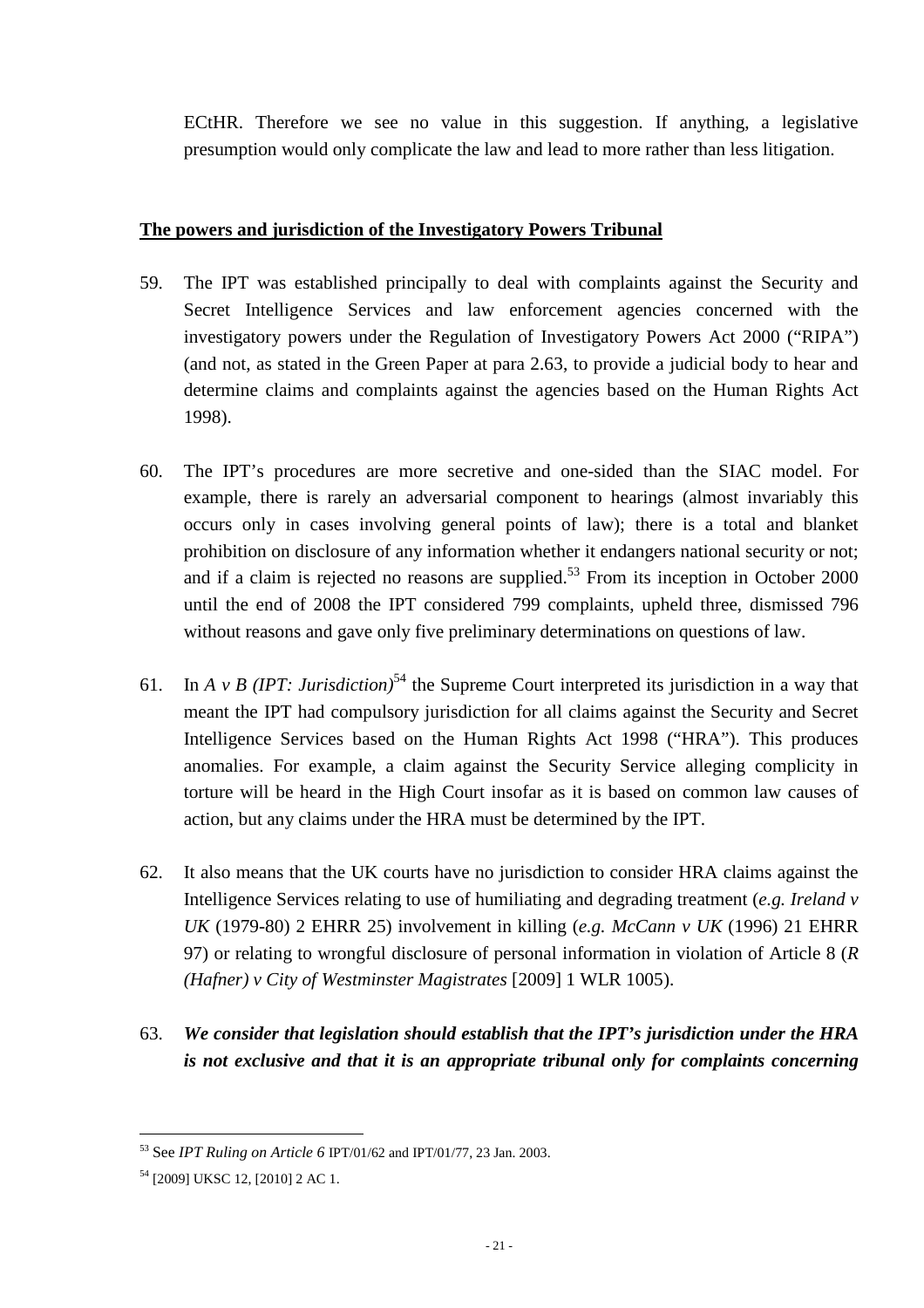*RIPA powers.* It would then fall to the courts to determine whether it is appropriate for claims to proceed in the courts rather than the IPT in other contexts.

64. We also consider that changes need to be made to the IPT's rules, which cannot be justified outside the context of surveillance under Article 6, and question whether it is justifiable for such rules to be made by the Secretary of State who will often be the defendant to complaints.<sup>55</sup>

#### **Reform of the** *Norwich Pharmacal* **jurisdiction**

- 65. The Government proposes to introduce legislation to remove the *Norwich Pharmacal* jurisdiction where disclosure of the material in question would cause damage to the public interest (para 2.91). Specifically, where material is "held by or originated from one of the [Security or Secret Intelligence] Agencies there would be an absolute exemption from disclosure" (*ibid*). With regard to other Government material the disclosure of which would (in the Government's view) cause damage to the public interest, a Minister will sign a certificate to this effect. It appears that the court would be bound to give effect to such a ministerial certificate unless it was challenged on judicial review grounds (para 2.92). Any such judicial review would need to be held in closed session subject to CMP (*ibid*).
- 66. *These proposals are based on several misconceptions*. The Green Paper states that the Government is "committed to openness and transparency" (para 2.88) and cites the Freedom of Information Act 2000 (FOIA). It then states that FOIA incorporates exemptions for national security material (citing sections 23-24) and asserts that these "are not present in the *Norwich Pharmacal* jurisdiction". This is seriously misleading. In the *Binyam Mohamed* case, for example, both the Divisional Court and the Court of Appeal took extreme care to consider in detail the implications both for national security and for international relations of any judicial decision that material should be disclosed. To suggest that the courts somehow failed to take either national security or international relations into account when ruling on the application of the *Norwich Pharmacal* jurisdiction is not correct. To give the impression that the *Norwich Pharmacal* jurisdiction has been made to apply notwithstanding considerations of national security (or international relations) is likewise unjustifiable. No-one reading the numerous judgments in *Binyam Mohamed* could fail to see that the courts were *consumed* in that case with the

<sup>&</sup>lt;sup>55</sup> Whilst the IPT is able to review its own rules for compatibility with Article 6, and held in its ruling on Article 6 that they were compatible, the IPT afforded considerable deference to the Secretary of State in reaching this determination. In *Kennedy v UK* (2011) 52 EHRR 4 the ECtHR held that IPT procedure does not breach Article 6 in the context of surveillance. The Court mistakenly put weight on the fact that: "the IPT is an independent and impartial body, which has adopted its own rules of procedure" (para 167).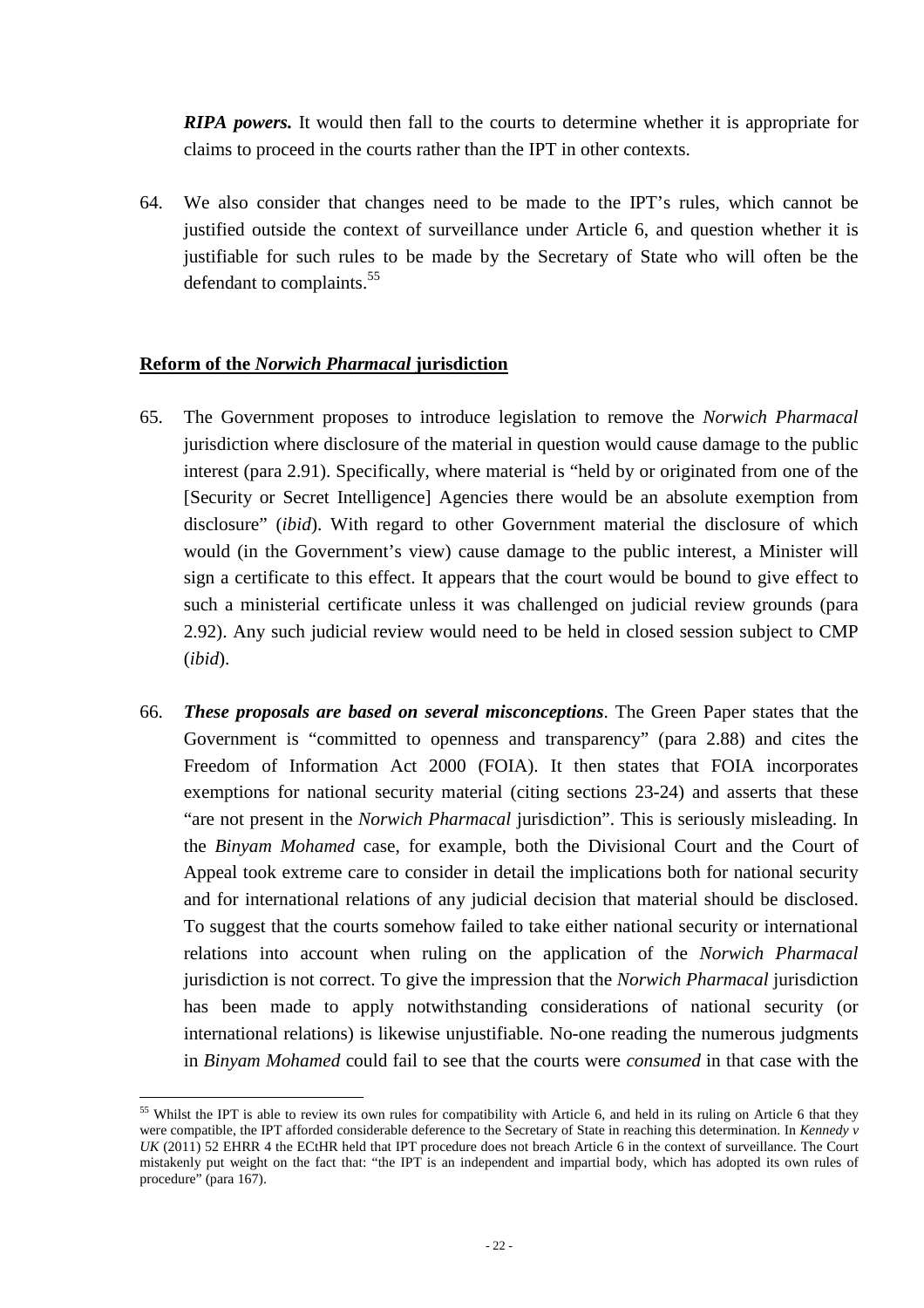task of seeking to weigh the arguments in favour of disclosure as against those in favour of non-disclosure.

- 67. Furthermore, a number of facts about *Binyam Mohamed* should be borne in mind: (1) the English courts never finally ruled on the *Norwich Pharmacal* claim in respect of the USoriginated documents held by the  $UK -$  they did not need to, given that the documents were confidentially handed to Mr Mohamed's security-cleared counsel in the US; (2) after this point the (English) case was concerned only with release of a small number of paragraphs of the Divisional Court's various judgments that had, on the Government's insistence, been redacted; (3) the Divisional Court ruled that those paragraphs should be released only after the most careful and detailed consideration of all the various public interests pointing both for and against publication; (4) central to the Divisional Court's eventual ruling on this point was the despicable mistreatment to which Mr Mohamed had been subjected – it is far from clear that the Divisional Court's judgment on the application of the *Norwich Pharmacal* jurisdiction would have any real precedential force in a case that was not concerned with credible allegations of torture; (5) but for a certain intervening event in the US, the Court of Appeal would have ruled in the Government's favour that those paragraphs should not be published (i.e., but for developments in the US the Secretary of State would have won the appeal); (6) no intelligence material was contained in or revealed by those paragraphs of the Divisional Court's judgments; no source was revealed; no secret techniques of surveillance or intelligence or assessment were revealed: what was disclosed was a very high level gist.
- 68. Finally, and perhaps most importantly, (7) even if the Court had ruled in Mr Mohamed's favour on the *Norwich Pharmacal* application, that would not have resulted in the public disclosure of any material, it would simply have provided security-cleared US Counsel on Mr Mohamed's criminal defence team with material highly relevant to his defence, and (8) the information Mr Mohamed sought was not, for him, a secret: it was evidence recording the mistreatment meted out to him whilst being detained by and the behest of the CIA, which corroborated his own testimony.
- 69. We do not therefore think there is any justification for the Government's statement in para 1.44 that because of the *Binyam Mohamed* case:

*"The Government is concerned that the UK's critically important and hard-earned secrets and those of our intelligence partners may be obtained by individuals through a recent development in our justice system."* 

70. In our view, therefore, *the proposals are unjustified and go further than is necessary to ensure that genuinely sensitive intelligence material is not disclosed causing harm to the UK or another State*. To our knowledge there is no evidence that the *Norwich*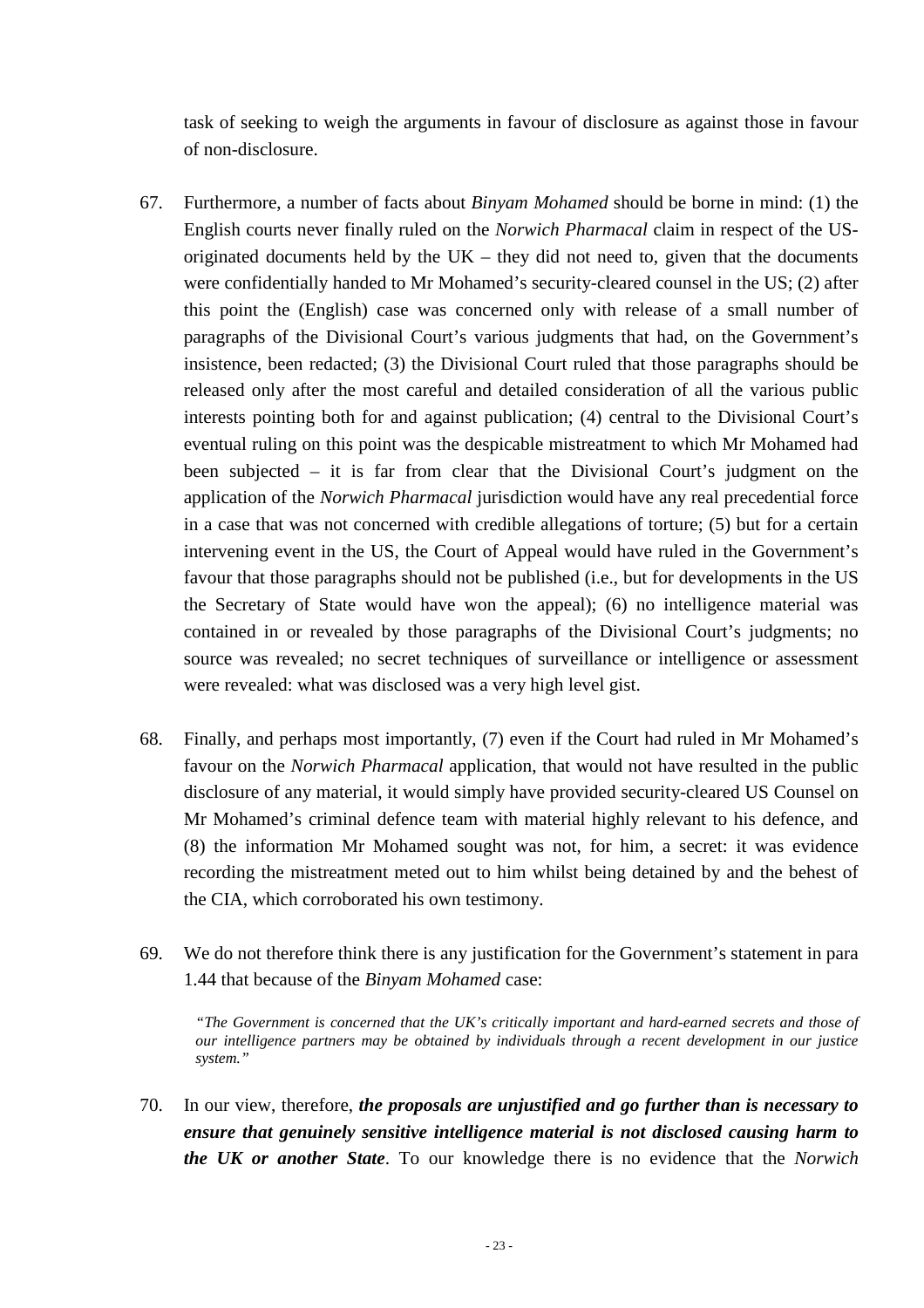*Pharmacal* jurisdiction leads to the disclosure of material endangering national security. It must be borne in mind that the *Norwich Pharmacal* jurisdiction does not *entitle* a claimant to disclosure: relief is always discretionary. In the exercise of its discretion the court takes fully into account whether considerations of national security (or international relations) ought to prevent disclosure, even before any issues of PII are raised. The current proposal seeks to prevent courts even considering the question of whether disclosure should be ordered. This gives rise to serious rule of law concerns.

#### **The role and powers of the Intelligence and Security Committee (ISC)**

- 71. The proposals as to the ISC (paras 3.1-3.38) are minimal and *will make very little difference in practice*. In brief, the proposals are as follows: that the ISC should report to Parliament as well as to the Prime Minister; that the ISC's remit should be formally acknowledged to extend to the whole intelligence community and not only to the three Agencies (this is already the case in practice), and that operational matters as well as matters of expenditure, administration and policy be formally included in the ISC's remit (again, this is already the case in practice); that consideration be given to giving Parliament a greater say in appointments to the ISC (but no clear proposals are actually made); that the ISC should be accommodated on the parliamentary estate and not in the Cabinet Office; that some evidence sessions could be held in public; and that the ISC should have the power to require (rather than merely to request, as at present) information from the Agencies, but that this should be subject to the Secretary of State's veto. No change is proposed in the requirement that the ISC's reports are liable to be (and in practice are) redacted.
- 72. The ISC is widely regarded by academic commentators to have failed to offer meaningful, robust or effective scrutiny.<sup>56</sup> In recent years a number of its failings have become plainly apparent, e.g.: over UK intelligence as to Iraqi weapons of mass destruction (where the ISC's report may be compared with that of the Butler Review); over rendition and the handling of detainees (where the ISC's report may be compared with the work of the JCHR and of Human Rights Watch);<sup>57</sup> over 7/7, where the Coroner, Hallett LJ, found that the Security Service had misled the ISC and that the ISC had not been given all the information it requested. (Remarkably, the ISC's response to this was no more than to say that it was "extremely frustrating".<sup>58</sup>)

<sup>56</sup> See, e.g., P. Gill (2007) 22 *Intell and Nat Sec* 14 and M. Phythian (2007) 22 *Intell and Nat Sec* 75.

<sup>57</sup> To be noted, in particular, are the severe criticisms of the ISC in the JCHR's report on *Allegations of Complicity in Torture*, 23rd report of 2008-09.

<sup>58</sup> ISC, *Annual Report 2010-11*, Cm 8114, recommendation CC, p 72.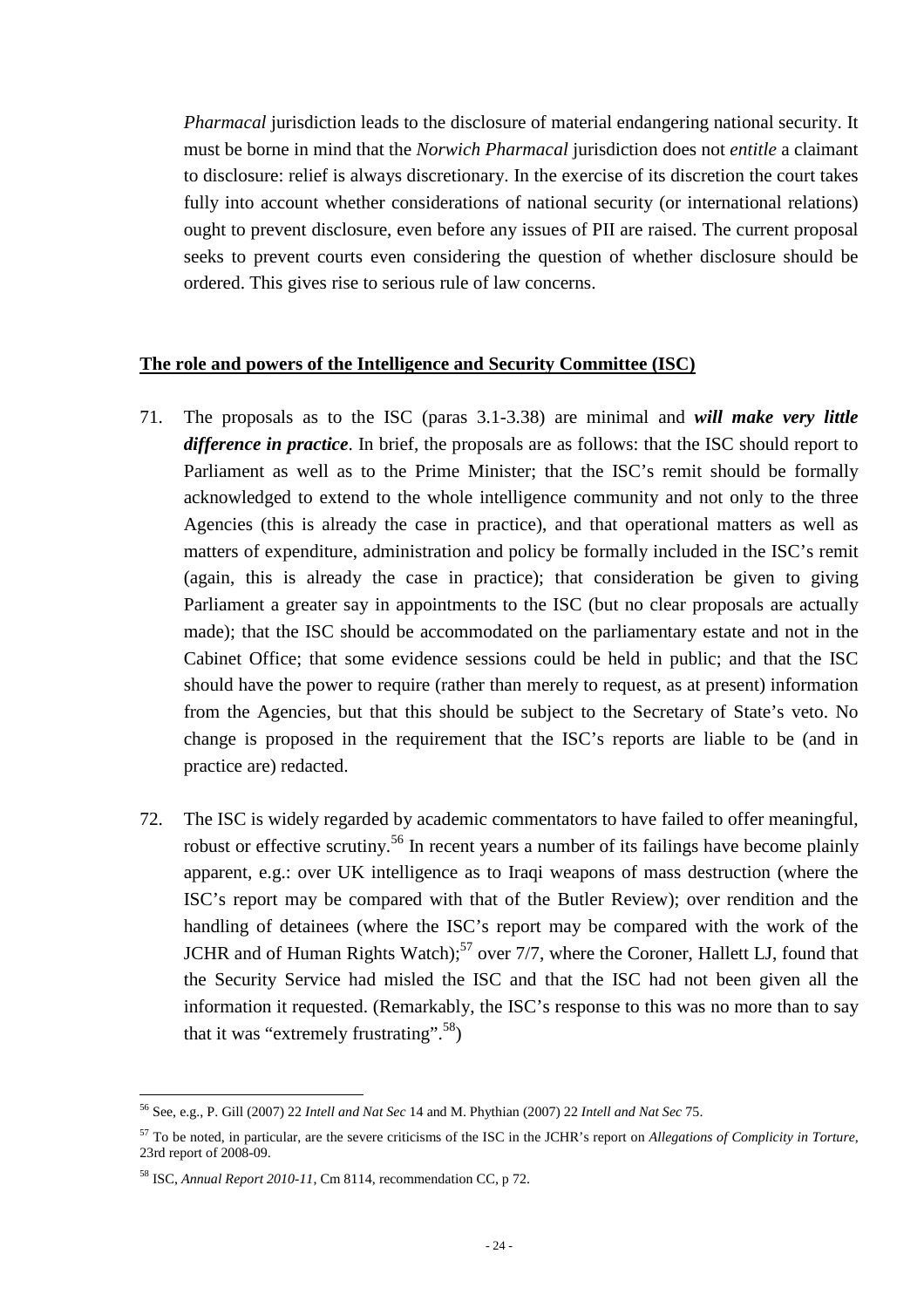- 73. We know that there are two unpublished ISC reports on detainees (including one on Binyam Mohamed).<sup>59</sup> No satisfactory reasons have been produced as to why these reports remain unpublished; yet the ISC has not criticised the decisions to suppress them.
- 74. Other aspects of the ISC's work do not inspire confidence: e.g. its statement in its current Annual Report,<sup>60</sup> that the Court of Appeal's decision in *Binyam Mohamed* "resulted in the release of US intelligence material" (it did not: it resulted in the release of seven previously redacted paragraphs of the Divisional Court's judgment comprising a high level gist which, while derived from information supplied by the US, contained no intelligence dimension at all). The ISC took evidence from the US allegedly confirming fears that this decision "has put a strain on the UK's security partnership with the US" yet the evidence is entirely redacted from the ISC's report.<sup>61</sup>
- 75. A root and branch reform of the ISC would start with these problems and would develop proposals designed to address them. In the Green Paper there is not even a mention of these problems – they have been airbrushed entirely out of the account – and there is therefore no attempt to propose any solutions.
- 76. We suggest the following as real and substantial reforms drawing on best practice identified in the literature:<sup>62</sup> *parliamentary oversight must be clearly owned by Parliament; Parliament should be responsible for the ISC's membership; the ISC should elect its own chair; the ISC should have unrestricted access to all information necessary to it; it should be able to compel evidence and witnesses; and decisions on reporting and publishing should be for the ISC to make***.**
- 77. Thus, *there should be a select committee of Parliament, preferably a Joint Committee, to oversee the Intelligence Services.* The Green Paper's reasons for rejecting this option (para 3.19) are unpersuasive. Two reasons are given: the Government would have no veto on publication of sensitive material and the Agency heads would find it difficult to cooperate given their statutory duties to protect information. The first reason is without substance: Parliament's judgment about what it is necessary in the public interest to publish must be trusted. After all, it is already trusted in respect of other select committees that deal with sensitive matters (Defence, Foreign Affairs, Home Affairs, etc). The second reason is also without merit. Sections 2 of the ISA 1994 and SSA 1989 provide that the Chief / Director General shall be under a duty to ensure that material is not disclosed save

 $\overline{a}$ <sup>59</sup> Ibid, p 60.

 $60$  Ibid, para 16.

 $61$  Ibid, paras 228-31.

<sup>62</sup> H. Born and I. Leigh, *Making Intelligence Accountable: Legal Standards and Best Practice for Oversight of Intelligence Agencies* (2005).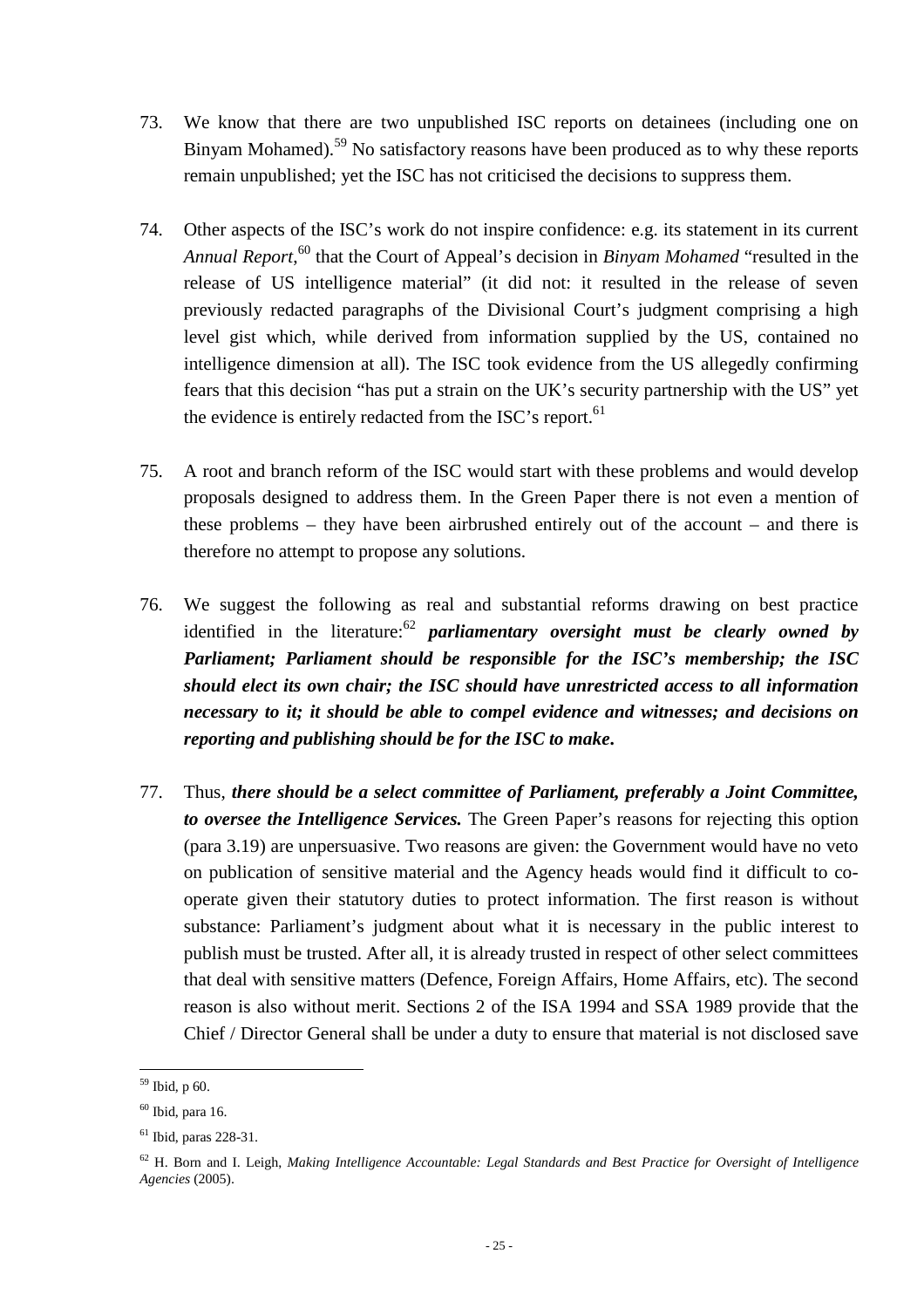for the "proper discharge" of the services' functions. Disclosure to an oversight committee of Parliament is squarely within that provision. If not, any difficulty would be easily surmounted by amending the legislation.

# **Reform of section 2 of the Intelligence Services Act 1994 and the Security Service Act 1989?**

- 78. Sections 2 of the ISA 1994 and the SSA 1989 have been raised by the Security and Secret Intelligence Services in a number of civil claims as justifying their refusal to provide disclosure of information relevant to the claim. Exceptions are provided for where such disclosure is necessary for the proper discharge of the functions of the services, where it is in the interests of national security or preventing serious crime or "for criminal proceedings". The agencies appear to accept that disclosure in cases in which they are themselves subject to serious allegations of wrongdoing falls within the exception for the proper discharge of their functions (including in *Binyam Mohamed*, discussed above). However that does not extend to situations where they hold information relevant to other civil claims and it is far from clear where the agencies regard the boundaries of their disclosure obligation to lie.
- 79. The sections do not themselves render material held by the Intelligence Services inadmissible in civil proceedings: they simply impose an obligation "to ensure" that there are "arrangements for securing" that information is not disclosed.
- 80. In our view the legal meaning and effect of these provisions is not sufficiently clear. Their effect could also be manifestly unjustifiable. For example, since the exception relating to disclosure necessary for legal proceedings is limited to criminal proceedings, the Intelligence Services would refuse to acknowledge the existence of, or disclose, information relevant to a habeas corpus claim by a detained individual, or a judicial review claim in which fundamental human rights were at stake. We do not consider this to be compatible with the rule of law or with Article 6 of the ECHR. *These provisions should be embraced within the reforms contemplated by the Green Paper, for example by making clear that there is no duty not to disclose information where required to do so by a court or where necessary for the administration of justice.*

### **Is it justifiable to exclude section 17 of RIPA from the reforms?**

81. Another important provision excluded from the scope of the reforms proposed in the Green Paper is section 17 of the Regulation of Investigatory Powers Act 2000 ("RIPA").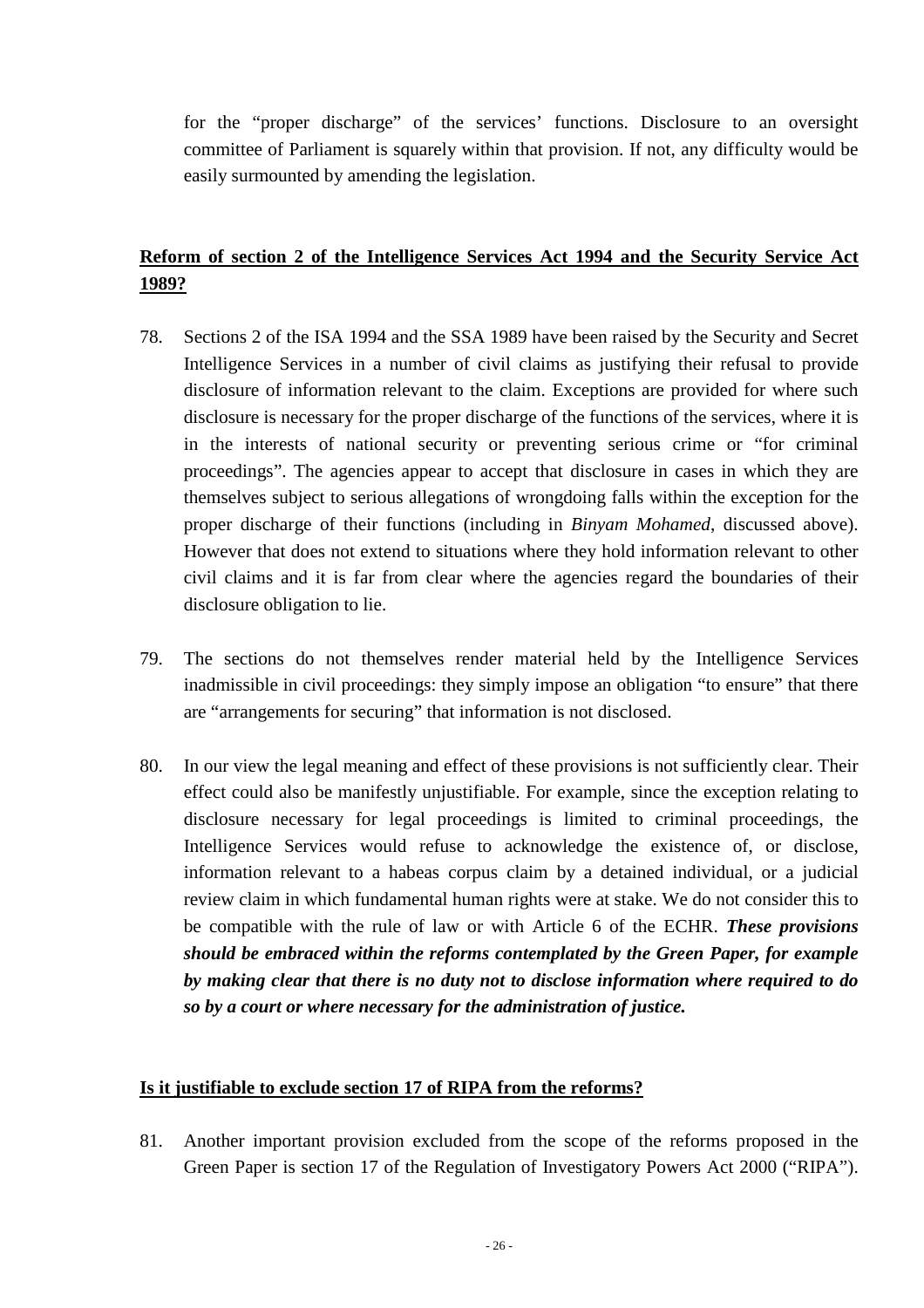This section provides that the product of any interception of communications is generally inadmissible as evidence (limited exceptions are provided for in section 18). Yet, if the Government truly considers that CMP is necessary to ensure that courts are able to determine civil claims by reference to all the relevant material, it is difficult to understand why this section should not be also reformed.

- 82. A further aspect of section 17 is that it also prohibits anything from being done in relation to any civil proceedings which may "in any manner" disclose any circumstances from which it "may be inferred" that any intercepted communications are even relevant to legal proceedings. This provision means that currently in any civil proceedings the Government or the police will not even inform the judge on an *ex parte* basis that intercepted communications are relevant to the proceedings. In the *Al Rawi* claim it was discovered that the Government were withholding from the claimants, the court and the Special Advocate appointed to address PII issues, relevant evidence on the basis of a statutory prohibition. The Government refused to indicate, even to the judge or the Special Advocate, which statute they considered to prohibit the disclosure of information.
- 83. In our view, any reform of civil procedure in the national security context must grapple with such issues, which go to the heart of the rule of law in this context.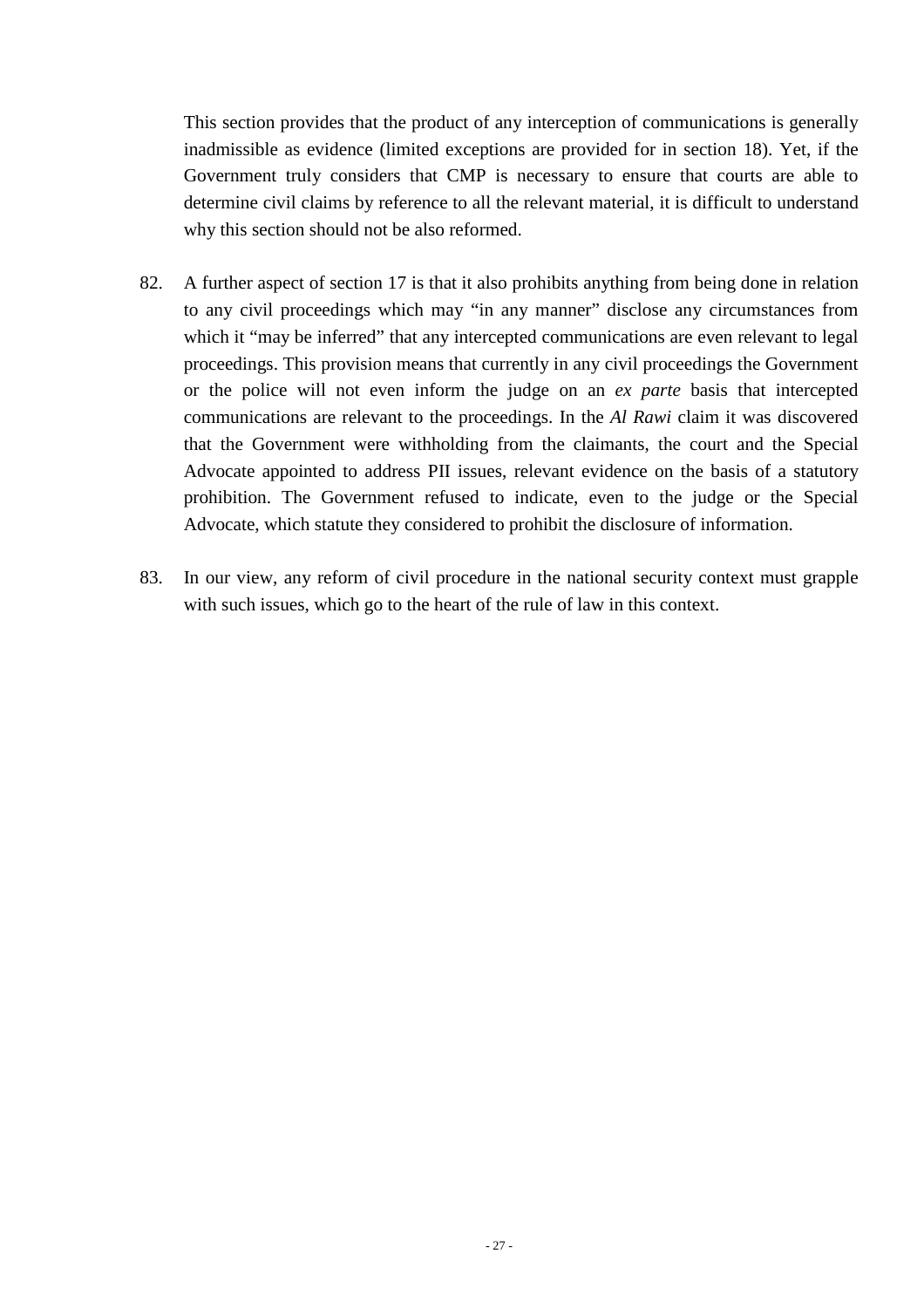# **Summary of conclusions**

- 1. **The Government has not demonstrated, either in the Green Paper or elsewhere, that current legal rules pose a danger to national security** (para 5)
- 2. **We are not aware of any case in which operationally sensitive security information has been disclosed by a UK court against the opinion of a Government Minister**  (para 8)
- 3. **National security must be protected (by all branches of the State, and not only by the Government) but its protection must be secured in the light of the fundamental principles of freedom and fairness, and not at their expense** (para 12)
- 4. **The two key principles of law in this area are those of open justice and natural justice. Closed material procedures depart from both principles** (para 16)
- 5. *Carnduff v Rock* **is not a safe precedent** (para 22)
- 6. **It is in our view very unlikely that a case that has progressed through the full PII process cannot be tried on the ground that it would be fundamentally unfair to one party. We are aware of no case that has got to the end of a** *Wiley* **process that has proved impossible to litigate in an acceptable manner** (para 25)
- 7. **Exceptional resort to a CMP in a civil action could potentially be justified, but** *only* **in the following cases and,** *even then***, only if subject to strict compliance with the constraining principles set out below:** 
	- **A claim which, even after the exercise required by the** *Wiley* **case has been completed, resulted in such material being withheld by reason of PII that it would be so fundamentally unfair to the defendant for the case to be determined on the available evidence that the case would have to be struck out. In such a case, a claimant could be given the option by the court of proceeding on the basis of there being a closed element to the proceedings.**
	- **A claim in which, even after the exercise required by** *Wiley* **had been completed, material of fundamental importance to a claimant is withheld by reason of PII such that the claim cannot succeed. In such a case the claimant**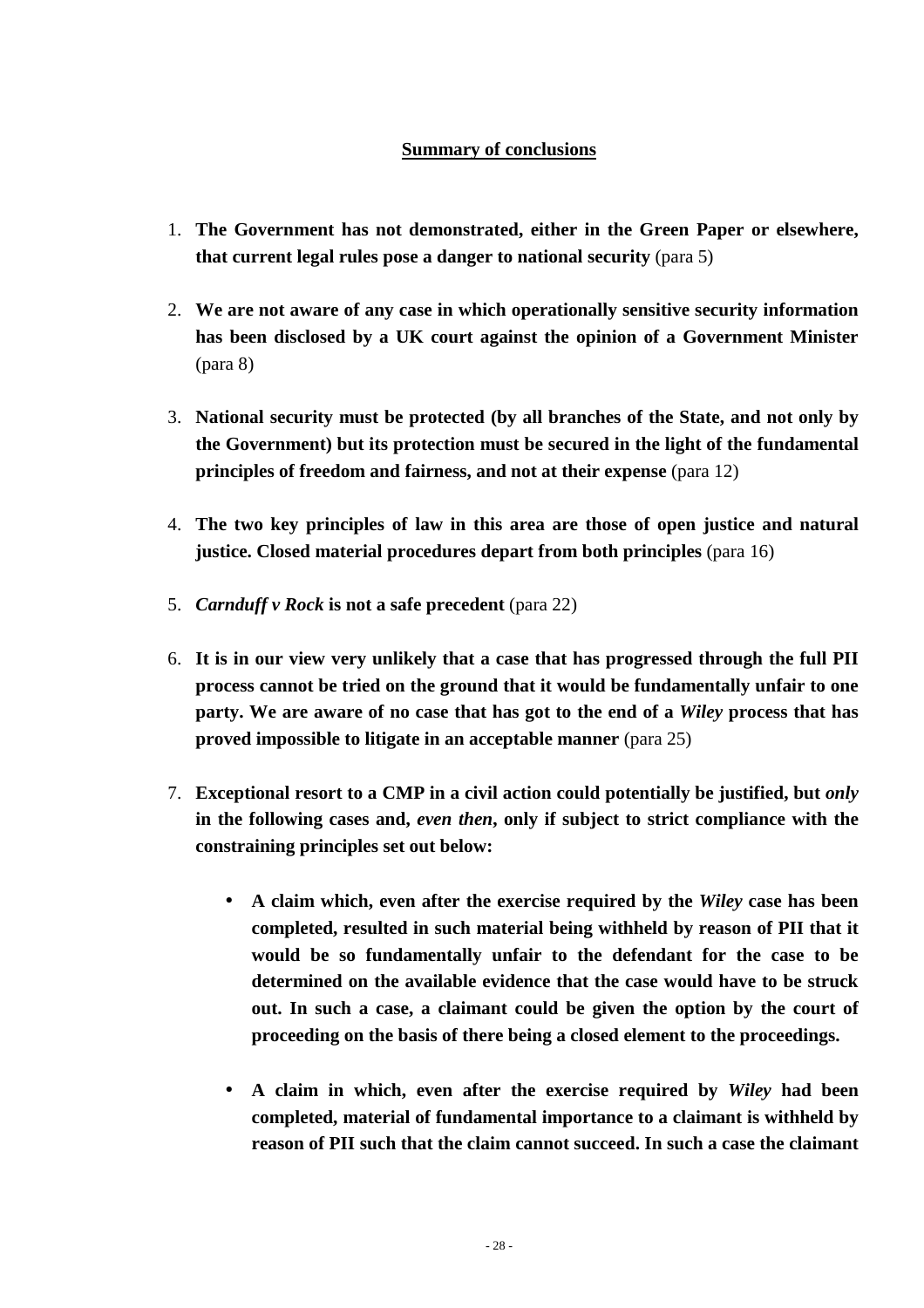**could be given the option by the court of consenting to there being a closed element to the proceedings.** 

- **Where both parties consent to a closed element to proceedings and the court approves such a course as being in the interests of justice (para 30)**
- 8. **If a CMP is to be made available in civil actions, it must be subject to the following constraining principles:** 
	- **in relation to the first category of case, a CMP could be properly available in a civil claim only where, without it, a case would be so unfair or incomplete that the court would have no option but to strike it out (para 33)**
	- **the court must continue to be able to weigh the potential harm in disclosing the material against the importance of disclosing that material** (para 35)
	- **no decision to have a CMP should be taken until after the disclosure process has been gone through and as much disclosure provided as possible** (para 40)
	- **it must be for the court to decide whether and the extent to which a CMP should be used** (para 41)
	- **the need for a CMP must be kept under review as the proceedings progress**  (para 42)
- 9. **The present proposal to provide the Secretary of State with a power to impose CMP in any civil proceedings, whatever their nature or subject-matter, as long as they involve "sensitive" material, is far too broad and unspecific and has not been, and could not be, justified** (para 45)
- 10. **Any reform as to the use of CMP in civil actions should be subject to an independent review after three or five years** (para 46)
- 11. **We consider that legislation should establish that the jurisdiction of the Investigatory Powers Tribunal under the Human Rights Act is not exclusive and that it is an appropriate tribunal only for complaints concerning RIPA powers**  (para 63)
- 12. **The Green Paper's proposals as to reform of the** *Norwich Pharmacal* **jurisdiction are based on several misconceptions** (para 66)